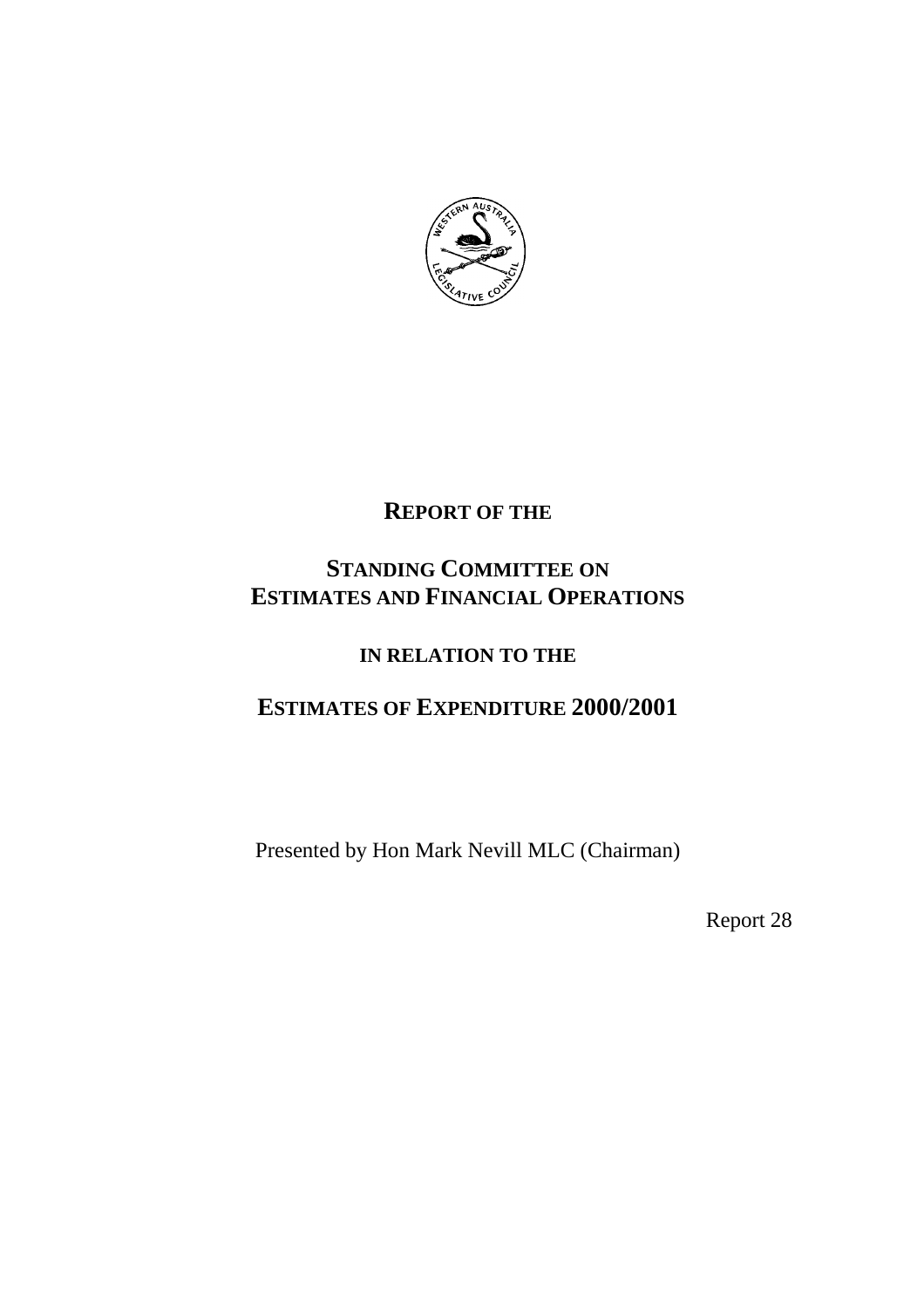# **STANDING COMMITTEE ON ESTIMATES AND FINANCIAL OPERATIONS**

### **Date first appointed:**

December 21 1989

### **Terms of Reference:**

- 1. There is hereby appointed a Standing Committee to be known as the *Estimates and Financial Operations Committee.*
- 2. The committee consists of 5 members.
- 3. The functions of the Committee are to consider and report on:
	- (a) the estimates of expenditure laid before the Council each year; and
	- (b) any matter relating to the financial administration of the State.
- 4. The Committee shall report on the estimates referred under clause 3 by or within one sitting day of the day on which the second reading of the *Appropriation (Consolidated Revenue Fund) Bill* is moved.
- 5. For the purposes of clause 3(a), the House may appoint not more than 6 members at any stage of its examination.
- 6. A reference in clause 3 to "estimates of expenditure" includes continuing appropriations, however expressed, that do not require annual appropriations.
- 7. The Committee may initiate investigations under clause 3(b) without prejudice to the right of the Council to refer any such matter.

### **Members as at the time of this inquiry:**

Hon Mark Nevill MLC Hon Muriel Patterson MLC Hon Ed Dermer MLC Hon Simon O'Brien MLC Hon Ljiljanna Ravlich MLC

### **Staff as at the time of this inquiry:**

Ms Lisa Hanna, Committee Clerk Mr Paul Grant, Advisory Officer

### **Address:**

Parliament House, Perth WA 6000, Telephone (08) 9222 7222 Website: http://www.parliament.wa.gov.au

**ISBN: 0 7307 6413 3**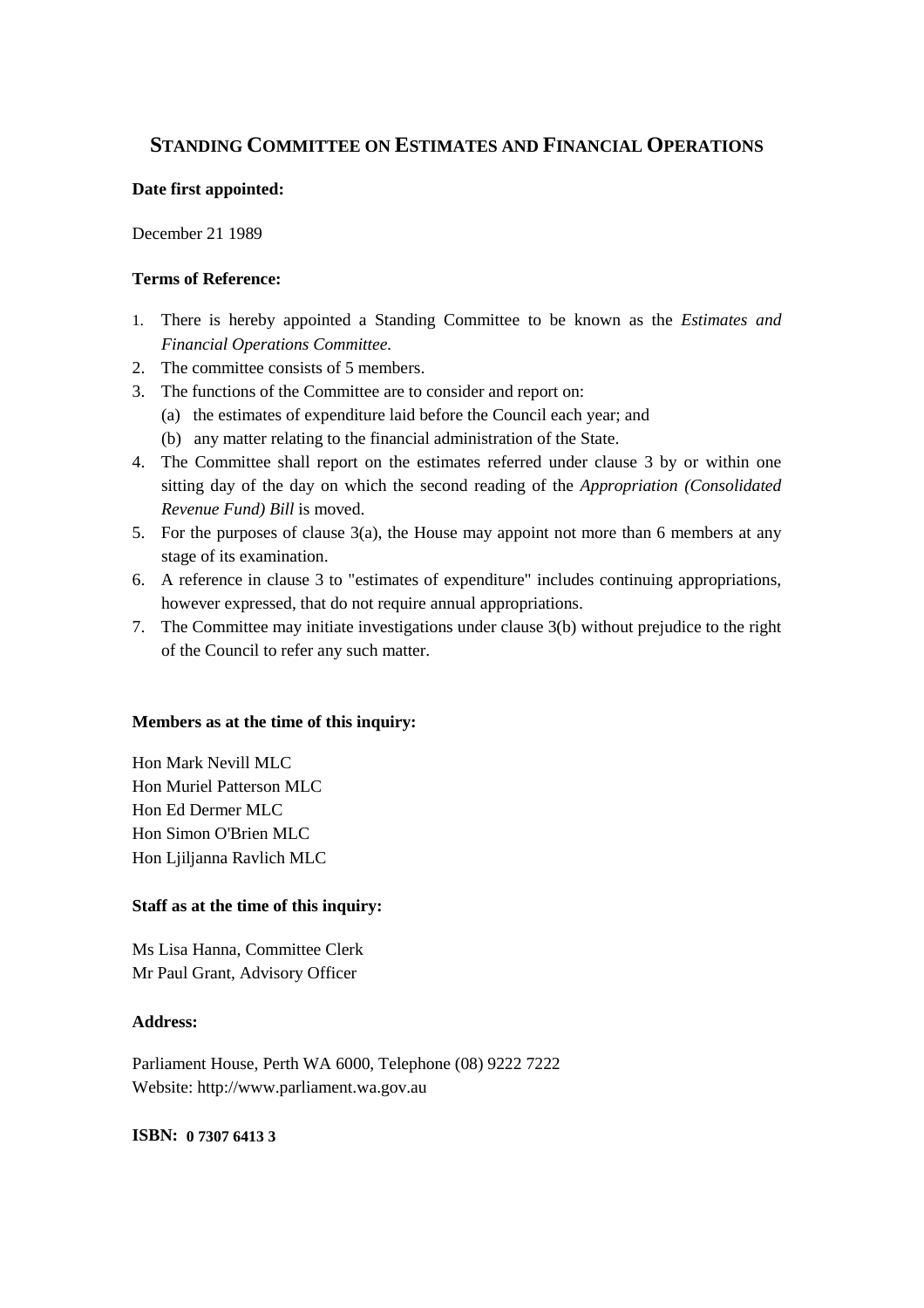# **CONTENTS**

| $\mathbf{2}$   |                                                               |
|----------------|---------------------------------------------------------------|
| 3 <sup>1</sup> | <b>SPECIFIC MINISTRIES, DEPARTMENTS AND AGENCIES EXAMINED</b> |
| $\overline{4}$ | SUBJECTS COVERED DURING THE ESTIMATES HEARINGS 3              |
|                |                                                               |
|                |                                                               |
|                |                                                               |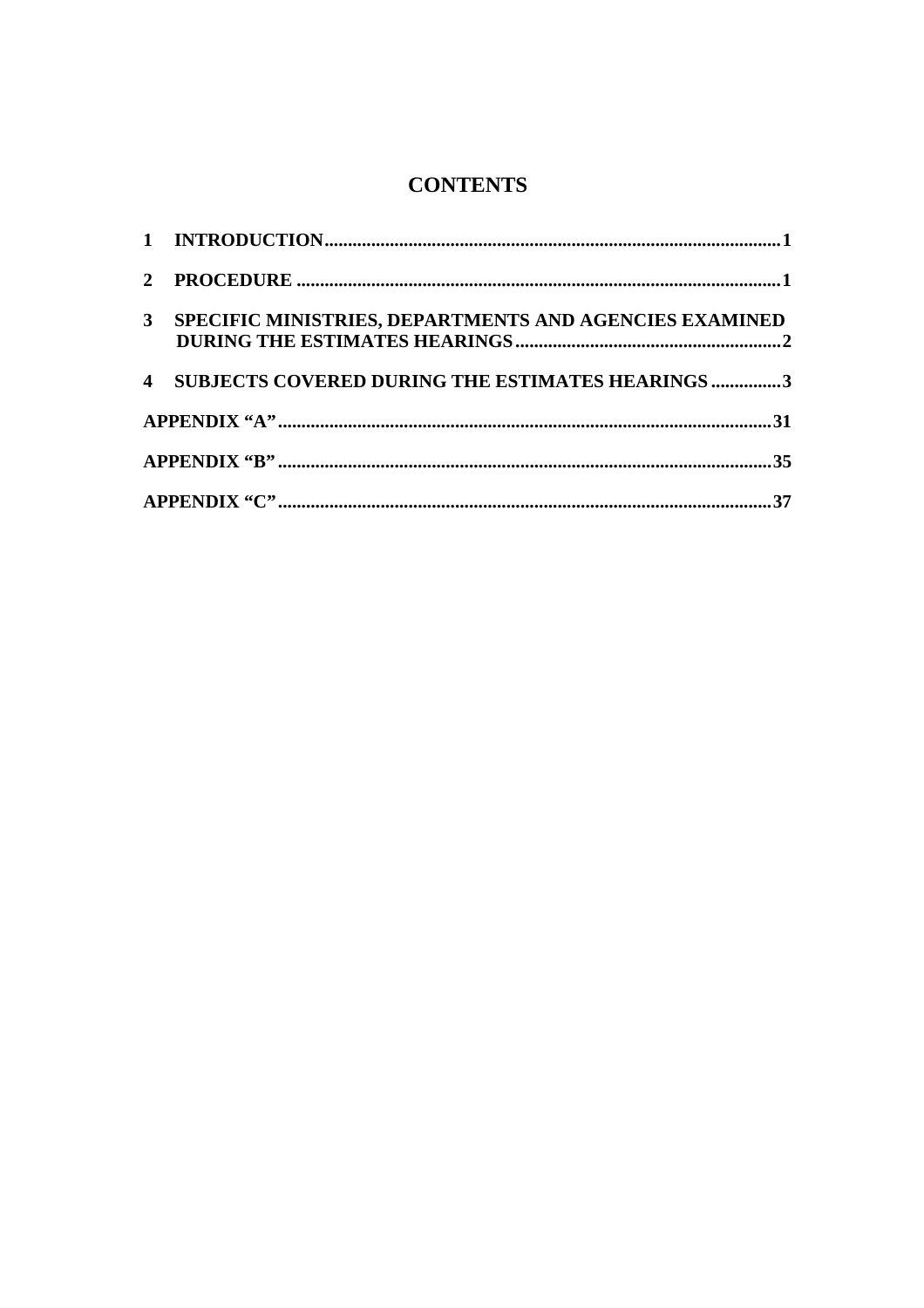### **REPORT OF THE STANDING COMMITTEE ON ESTIMATES AND FINANCIAL OPERATIONS**

**IN RELATION TO THE**

### **ESTIMATES OF EXPENDITURE 2000/2001**

### **1 INTRODUCTION**

- 1.1 This is the twenty eighth report of the Standing Committee on Estimates and Financial Operations ("the Committee") and is concerned with the consideration of the estimates of expenditure laid before the Legislative Council.
- 1.2 The estimates hearings provide all Members of the Legislative Council with the opportunity to question a range of Government ministries, departments and agencies invited to attend Committee hearings for the purpose of examining the estimates of expenditure for 2000/2001.
- 1.3 The Committee adopted the following practice in its examination of Appropriation (Consolidated Fund) Bill (No. 1) 2000 and Appropriation (Consolidated Fund) Bill (No. 2) 2000, and the detailed Agency Information in Support of the Estimates:
	- (a) During the month of May 2000, the Committee sent out a list of generic questions to a selection of Government ministries, departments and agencies. The questionnaire is set out at Appendix "A" of this Report. The ministries, departments and agencies to which the questionnaire was sent are listed at Appendix "B".
	- (b) The estimates hearings were conducted between June 6 2000 and June 9 2000 inclusive. As in previous years, during the estimates hearings the Committee focused on a selection of Government ministries, departments and agencies.
	- (c) The Committee observed a Procedure Policy for the conduct of the estimates hearings, a copy of which is set out in Appendix "C".

### **2 PROCEDURE**

2.1 The Committee sought nominations from Members of the Legislative Council regarding the Government ministries, departments and agencies to be called to the hearings. Taking into account Member's suggestions, the Committee finalised the list of ministries, departments and agencies to be called to the hearings and notified the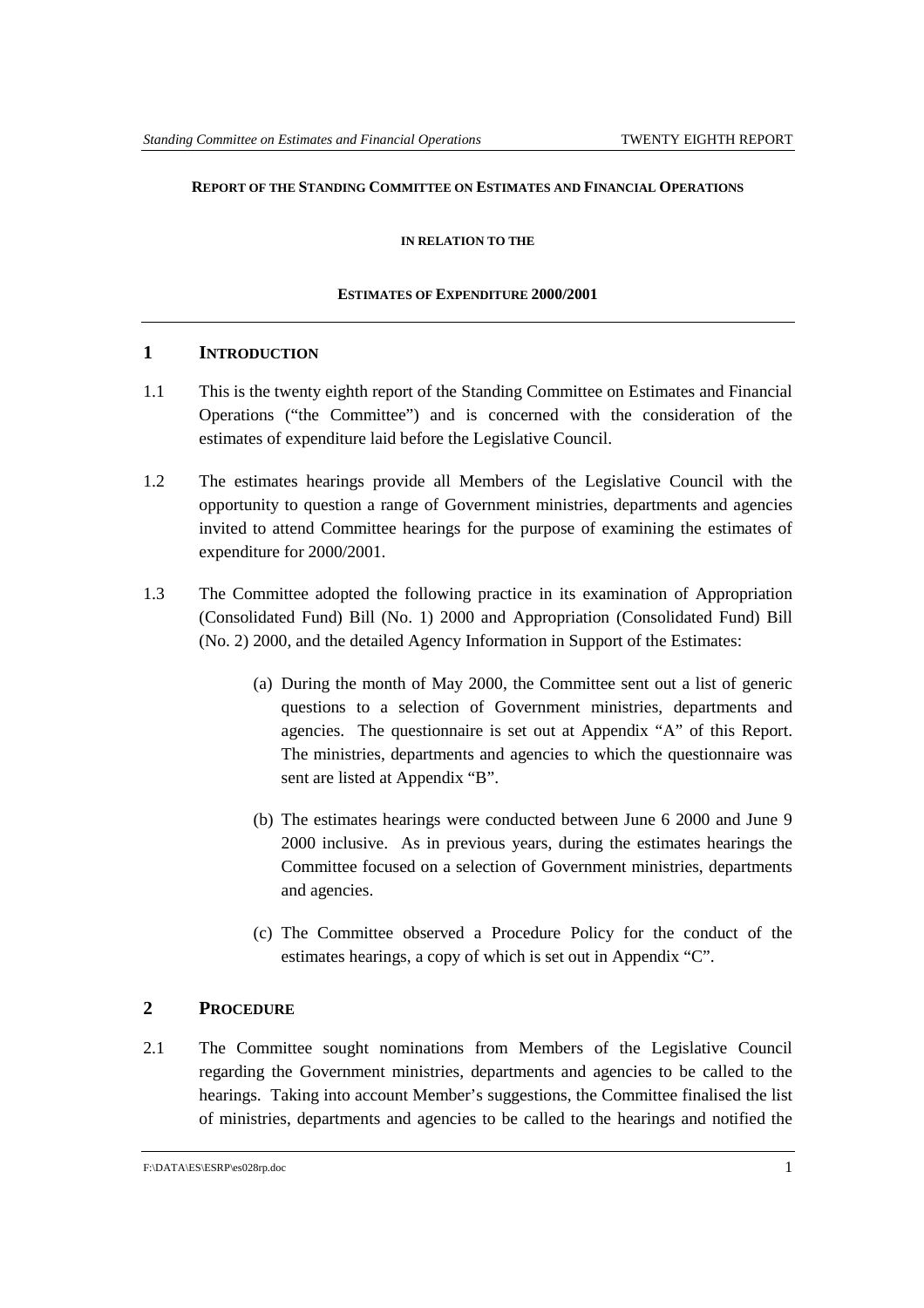relevant Ministers and Chief Executive Officers. The Committee also forwarded the 2000/2001 Procedure Policy to the Ministers and Chief Executive Officers which outlined the manner in which the hearings were to be conducted.

2.2 In accordance with the Procedure Policy, Committee Members were provided with the first opportunity to question the various ministries, departments and agencies through the responsible Minister (or Minister representing the responsible Minister). The Committee then requested questions from the participating Members of the Legislative Council. If any Member was unable to ask all their questions in the scheduled period, they were provided with the opportunity to table those questions at the end of the hearing. In the event, the allocation of time to each ministry, agency and department resulted in very few questions being tabled.

# **3 SPECIFIC MINISTRIES, DEPARTMENTS AND AGENCIES EXAMINED DURING THE ESTIMATES HEARINGS**

- 3.1 Over the course of the four-day program, the Committee examined twenty-one (21) Government ministries, departments and agencies.
- 3.2 On a few occasions during the course of the hearings, Members of the Legislative Council did express disappointment that some invited Government ministries, departments and agencies had failed to ensure that suitably qualified advisers were in attendance to answer questions on all areas of interest. For instance, no representative from Westrail was present at the Transport hearing, no representative from Legal Aid was present at the Ministry of Justice hearing, no member of the board of the Environmental Protection Authority ("EPA") was present at the EPA hearing, and no representative of the Office of Youth Affairs was present at the Department of Training and Employment hearing.
- 3.3 Apart from the above omissions, the Committee was pleased with the quality of the responses provided by the advisers of the various Ministers that attended the estimates hearings.
- 3.4 The following section provides a point form summary of the subjects that were raised during the estimates hearings.
- 3.5 For further information on department and agency responses to individual subjects, reference should be made to the *Hansard* Record<sup>1</sup> of Estimates Committee hearings from June 6 2000 to June 9 2000.

 $\mathbf{1}$ <sup>1</sup> *Estimates Committee,* Parliamentary Debates (Legislative Council) (Hansard) Thirty-Fifth Parliament, Third Session 2000 June 6 to June 9.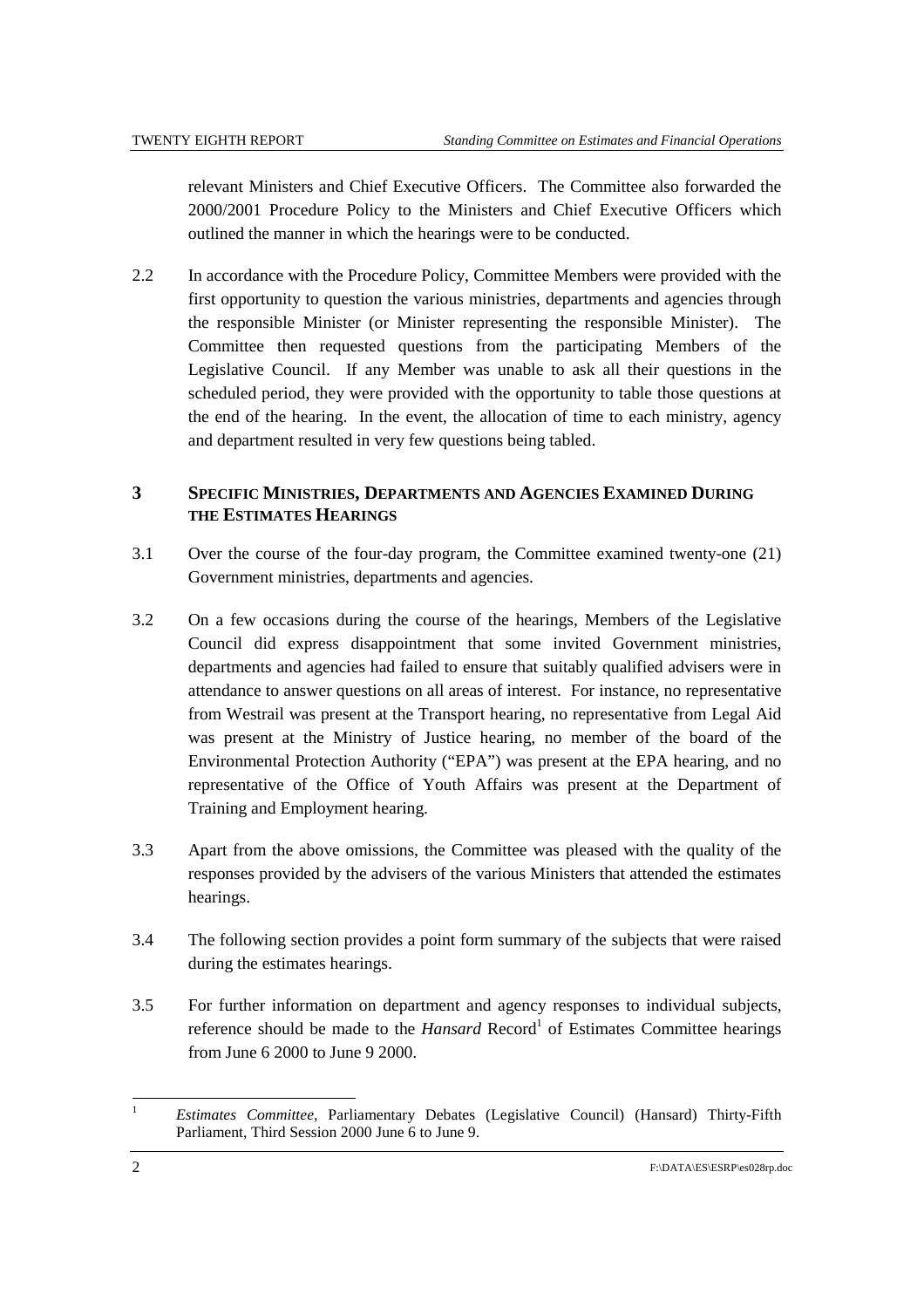### **4 SUBJECTS COVERED DURING THE ESTIMATES HEARINGS**

**4.1 Education (Division 26 - \$1,469,078,000); Country High School Hostels Authority (Division 27 - \$4,204,000); Curriculum Council (Division 28 - \$8,819,000); Education Services (Division 29 - \$165,391,000)**

### **Summary of subjects covered:**

- 4.1.1 Expenditure on computers in schools.
- 4.1.2 Education programs for Aboriginal students.
- 4.1.3 Provision of milk to primary school students in disadvantaged areas.
- 4.1.4 Comparison of effectiveness of Catholic school education over State school education with respect to Aboriginal students.
- 4.1.5 Vocational training.
- 4.1.6 "LOTE 2000: New Horizons" policy on teaching languages.
- 4.1.7 Construction of schools in the Rockingham area.
- 4.1.8 Forward estimates for the capital works budget for the year 2001/2002.
- 4.1.9 Power and water costs for schools.
- 4.1.10 Policy on school principals taking leave mid-term.
- 4.1.11 Facilities at Kununurra High School for year 11 and 12 students.
- 4.1.12 Community kindergartens.
- 4.1.13 Funding for literacy and numeracy testing in schools.
- 4.1.14 State and Commonwealth funding for the retention of students.
- 4.1.15 Funding of Internet access in schools.
- 4.1.16 The number of "Work for the Dole" participants working in schools, and the nature of the work that they are performing.
- 4.1.17 The reduction in the number of full time employees ("FTEs") at all levels of the school system.

#### F:\DATA\ES\ESRP\es028rp.doc 3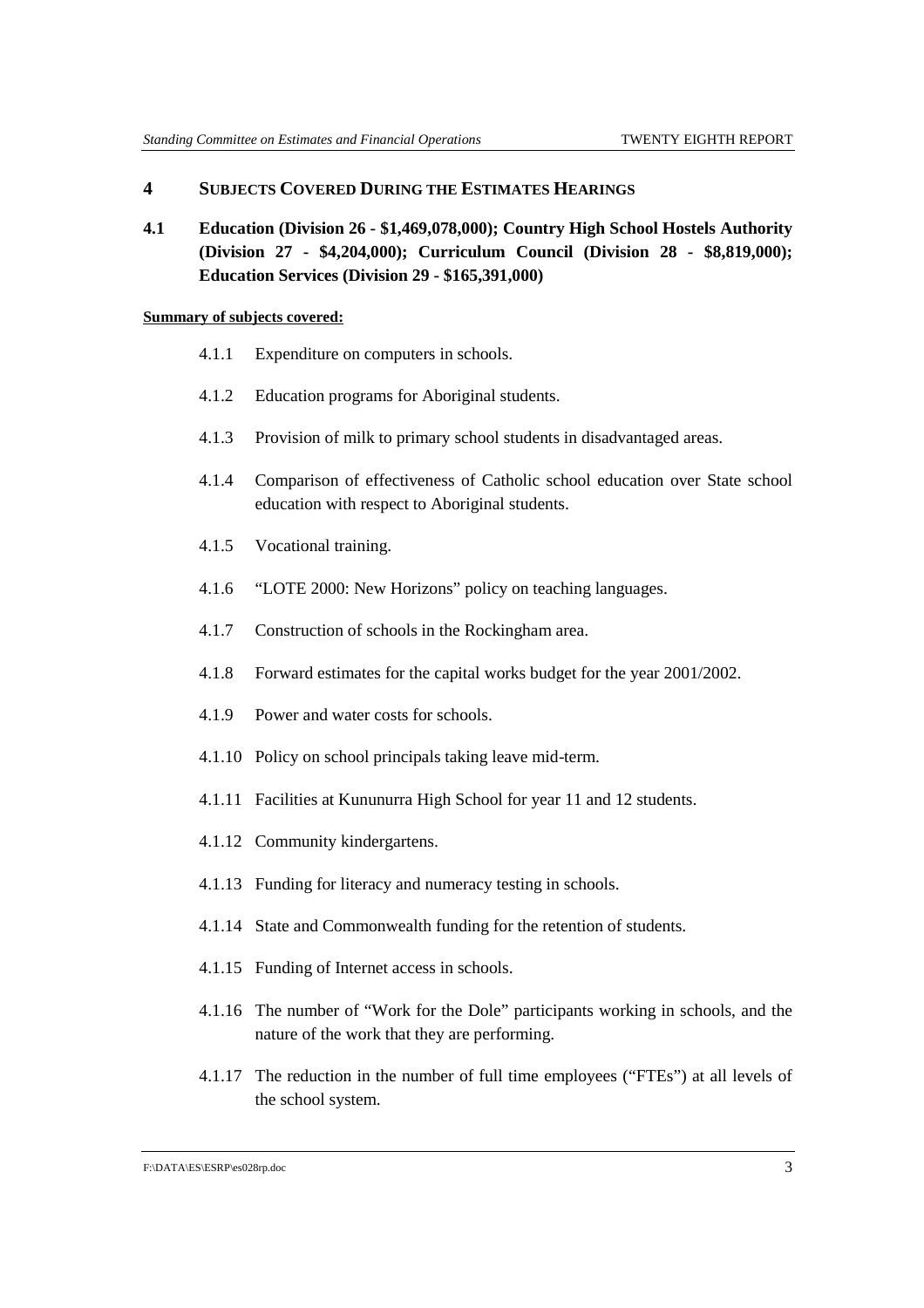- 4.1.18 Leave liability debt.
- 4.1.19 Human resources management systems cost of the PeopleSoft program.
- 4.1.20 Cost of Goods and Services Tax ("GST") implementation in schools.
- 4.1.21 Implementation of the "Making the Difference" strategy for identifying students at educational risk.
- 4.1.22 The construction of a new primary school in Albany.
- 4.1.23 The number of school teachers in Government Employees Housing Authority ("GEHA") housing.
- 4.1.24 The standard of GEHA housing in Cue.
- 4.1.25 The School of the Air.
- 4.1.26 Replacement of school buildings at Exmouth District High School.
- 4.1.27 The provision of dust extraction facilities in mining and pastoral region school classrooms.
- 4.1.28 Home schooling curriculum.

### **4.2 Fisheries Western Australia (Division 33 - \$17,327,000)**

- 4.2.1 Regionalisation of Fisheries Western Australia.
- 4.2.2 Workers compensation costs.
- 4.2.3 Fisheries Western Australia's relationship with the Environmental Protection Authority.
- 4.2.4 Aboriginal aquaculture projects.
- 4.2.5 Tuna virus research.
- 4.2.6 Draft paper on rock lobster policies.
- 4.2.7 Amendment to the West Coast Rock Lobster Management Plan.
- 4.2.8 Estuarine commercial fishing boat licence buy-back program.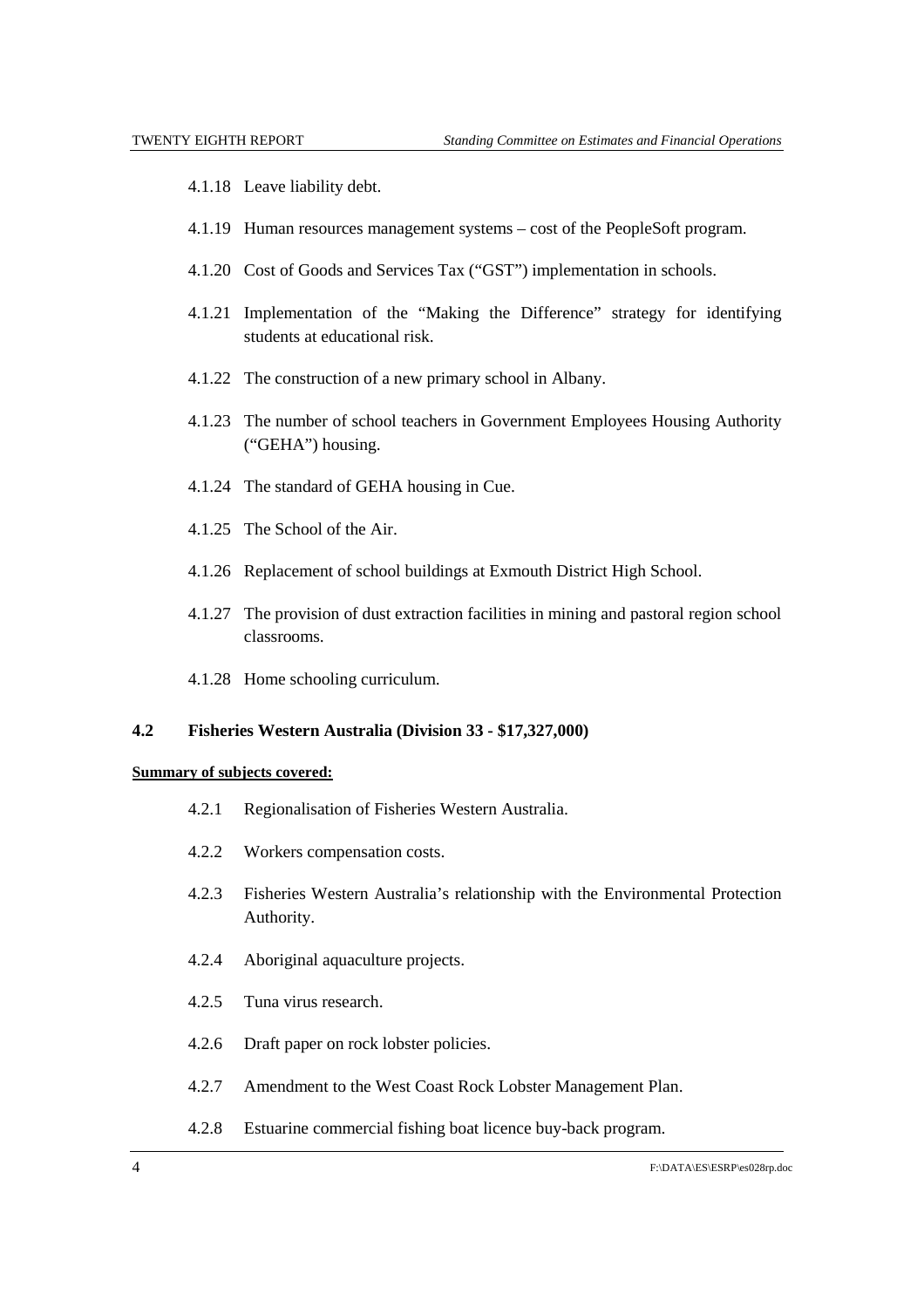- 4.2.9 Costs associated with meeting standards set by the Marine Stewardship Council.
- 4.2.10 Ongoing research into pilchard virus and the impact of pilchard mortalities on the ecology of the south coast.
- 4.2.11 National Competition Policy review of the *Pearling Act 1990*.
- 4.2.12 Research into the use of Western Australian agricultural products as feed in aquaculture farms.
- 4.2.13 Onshore fin-fish farming.
- 4.2.14 Enforcement of translocation permits.
- 4.2.15 The costs associated with Fisheries Western Australia's attempts to establish blue fin tuna farming in sea cages off Esperance.
- 4.2.16 The use of animal hides as bait in rock lobster fishing.
- 4.2.17 Translocation policies for Artemia.
- 4.2.18 Cost of motor vehicle leasing.
- 4.2.19 Allocation of funds from the Fisheries Research and Development Trust Account and the Fisheries Adjustment Scheme Trust Account.
- 4.2.20 Marine Reserves.
- 4.2.21 Administrative Appeals Tribunal decision regarding Commonwealth-licensed tuna fishermen fishing off the west coast of Western Australia.
- 4.2.22 Research grant applications by the Marron industry.

### **4.3 Agriculture (Division 30 - \$102,221,000)**

- 4.3.1 The impact of imports on Western Australian agricultural production.
- 4.3.2 Motor vehicle leasing costs.
- 4.3.3 Wild Leucaena in Kununurra region.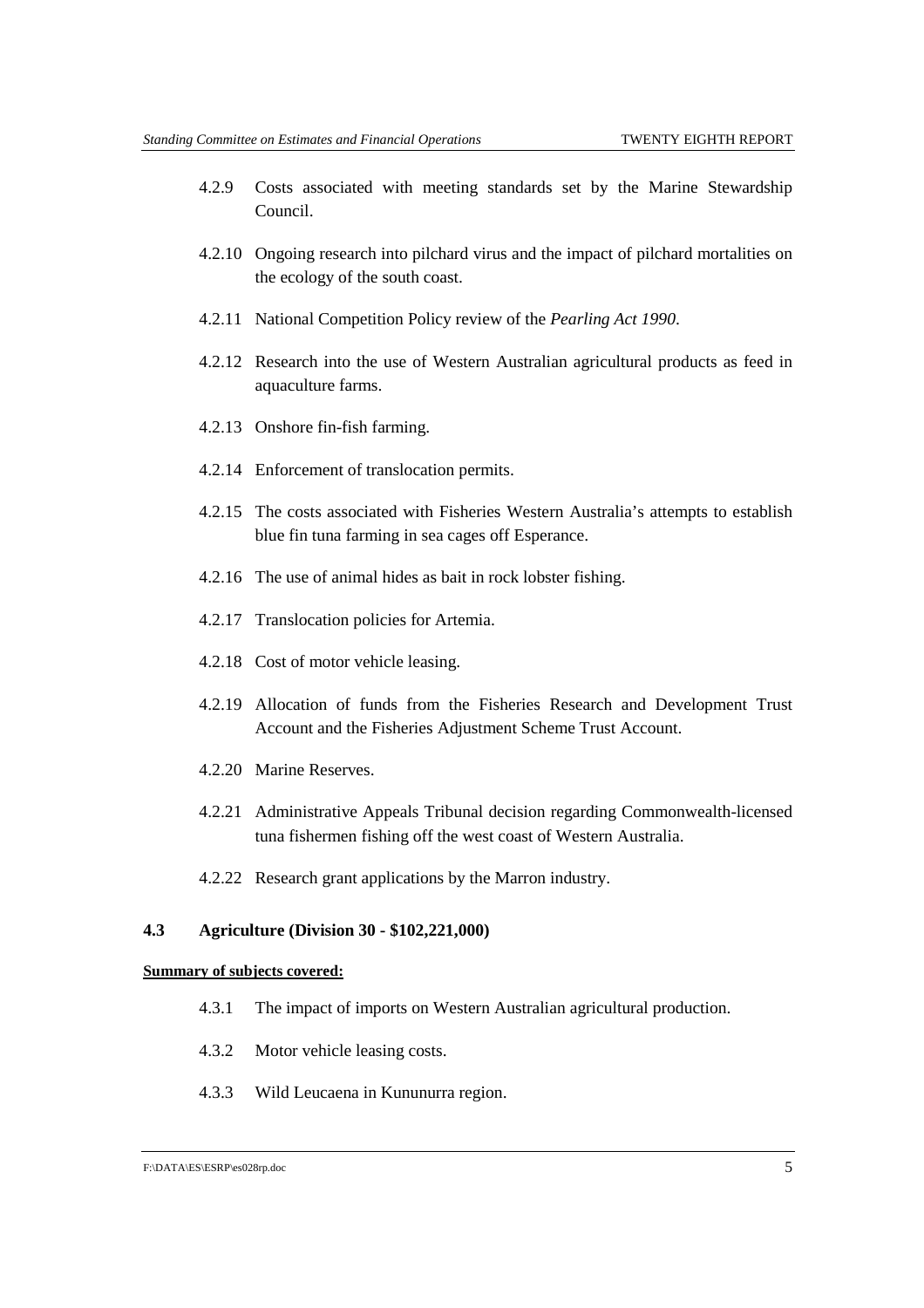- 4.3.4 The Agriculture Protection Board and the monitoring of weeds, wild animals, plant diseases and pests.
- 4.3.5 The delivery of more extensive agricultural information online via an improved Agriculture Western Australia Internet website.
- 4.3.6 Provision of information to farmers concerning low rainfall and crop alternatives.
- 4.3.7 Financial assistance for dairy co-operatives.
- 4.3.8 Cost of GST implementation.
- 4.3.9 The time taken by Agriculture Western Australia to respond to parliamentary questions.
- 4.3.10 The "AGWEST Safe Food Quality system (SQF 2000)".

### **4.4 Contract and Management Services ("CAMS") (Division 80 - \$14,970,000)**

- 4.4.1 Common Use Contracts.
- 4.4.2 Ongoing training and professional development of CAMS staff.
- 4.4.3 Loss of key staff and succession planning.
- 4.4.4 Commonwealth Bank credit card arrangements for public sector agencies.
- 4.4.5 Risk management policy.
- 4.4.6 The existence of a Government contract database.
- 4.4.7 Revocation by CAMS of devolved purchasing authorities held by Government agencies.
- 4.4.8 The regional buying compact and the policy on preferential treatment of tenders received from local area businesses.
- 4.4.9 Assistance given to Government agencies by CAMS to improve service and lower procurement costs.
- 4.4.10 Lease finance panel.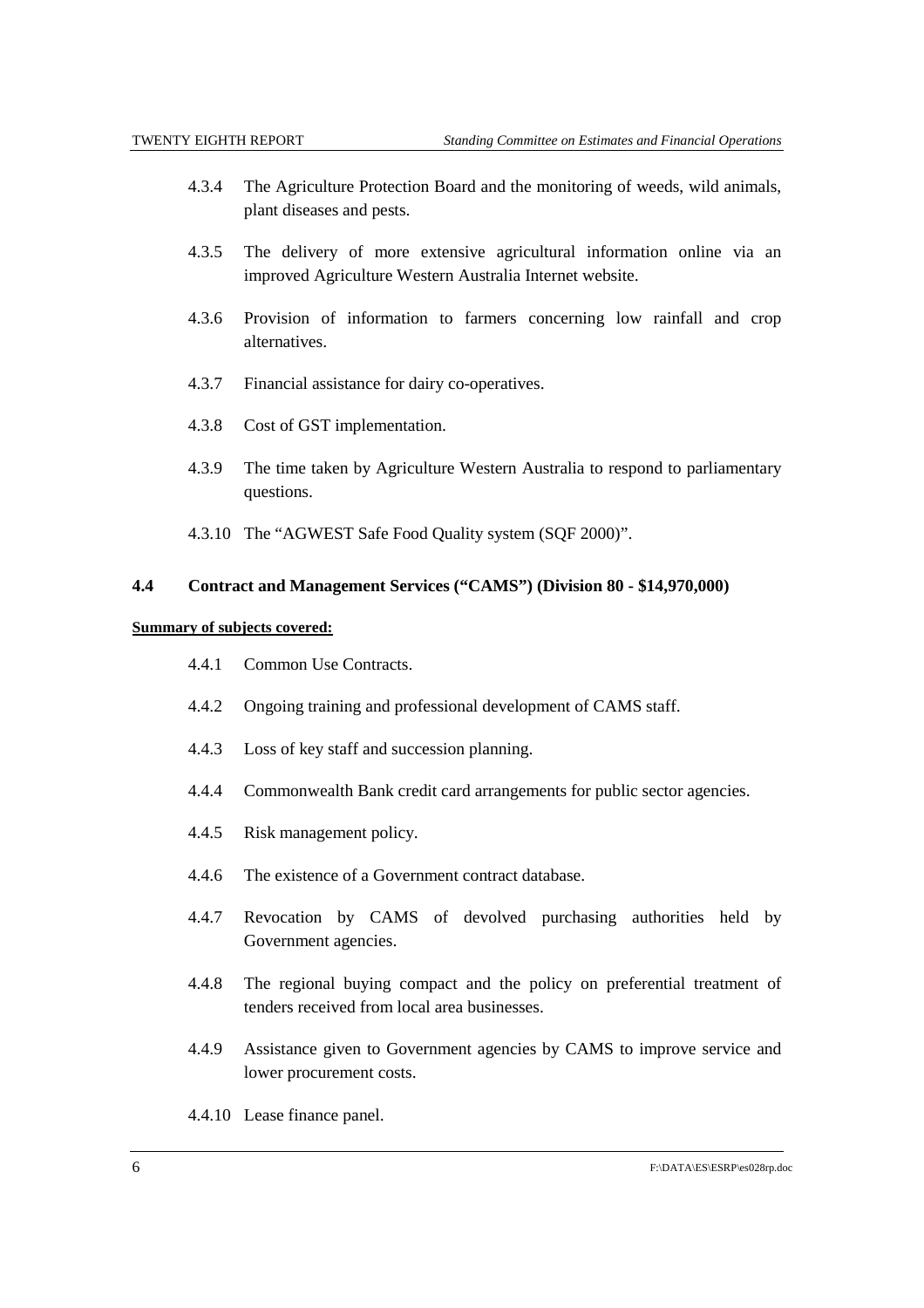4.4.11 Matrix light motor vehicle fleet lease contract.

### **4.5 State Housing Commission ("Homeswest" – Government Trading Enterprise)**

### **Summary of subjects covered:**

- 4.5.1 The ratio of Homeswest housing to private housing applied when determining Homeswest construction programs for suburbs.
- 4.5.2 Expenditure on Aboriginal housing.
- 4.5.3 Keystart program.
- 4.5.4 Costs of implementing the GST.
- 4.5.5 Crisis accommodation.
- 4.5.6 Containment of lot costs.
- 4.5.7 Source of funds for rental subsidy.
- 4.5.8 Continuation of stamp duty subsidy for first home owners.
- 4.5.9 Costs associated with installation of computer facilities in Homeswest houses in Ellenbrook.

## **4.6 Environmental Protection Authority ("EPA") (under Environmental Protection, Division 46 - \$20,390,000)**

- 4.6.1 Efficiencies achieved in performing additional statutory functions without an increase in staff numbers.
- 4.6.2 Southern metropolitan coastal waters study.
- 4.6.3 Peel-Harvey estuary system environmental protection policy review.
- 4.6.4 Memorandums of Understanding ("MoUs") with other Government departments and agencies.
- 4.6.5 Organochlorine Pesticides Collection Strategy.
- 4.6.6 Perth Bushplan.

F:\DATA\ES\ESRP\es028rp.doc 7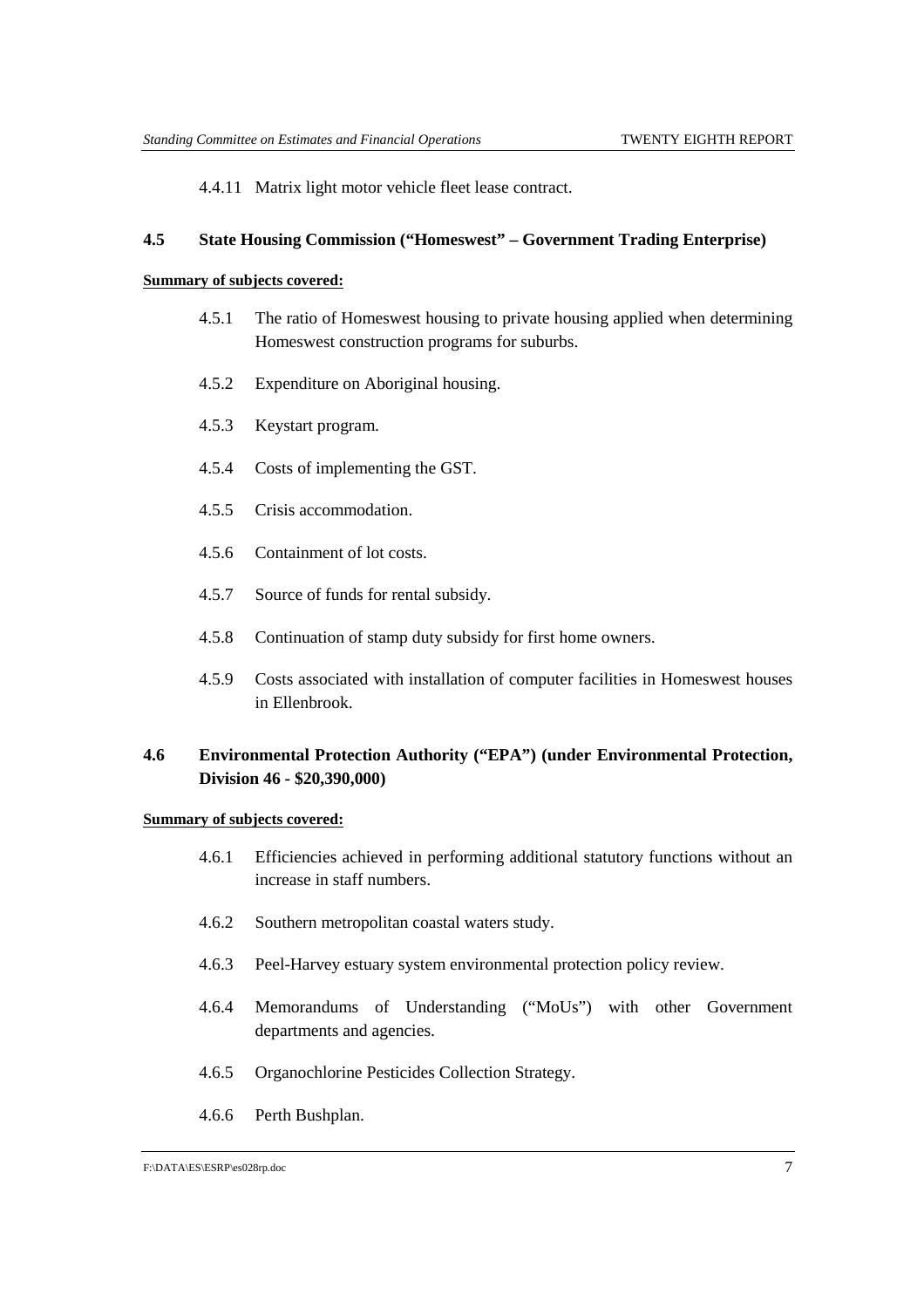- 4.6.7 Aquaculture investigations.
- 4.6.8 West midlands vegetation.
- 4.6.9 Number of FTEs and the type of work performed by staff at the EPA.
- 4.6.10 Policy guidelines for private consultancy work undertaken by EPA Board **Members**
- 4.6.11 Liaison with the Department of Conservation and Land Management ("CALM") in relation to controlled burns.
- 4.6.12 "Waste 2020" project.
- 4.6.13 The impact of the *Environmental Protection and Biodiversity Conservation Act 1999* (Cth).
- 4.6.14 EPA community awareness programs.
- 4.6.15 Air Quality Management Plan.
- 4.6.16 CALM dieback report and Forestry Management Plan.
- 4.6.17 Greenhouse strategy.
- 4.6.18 Kalgoorlie Environmental Protection Policy.
- 4.6.19 The respective role and responsibilities of the EPA and the Department of Environmental Protection.
- 4.6.20 The rate of attendance by Board Members at meetings of the EPA.

### **4.7 The Office of the Information Commissioner (Division 67 - \$1,224,000)**

- 4.7.1 Correction of error in Budget Statements with respect to the number of FTEs employed at the Office of the Information Commissioner.
- 4.7.2 Explanation of user charges and fees in operating revenues.
- 4.7.3 GST payments.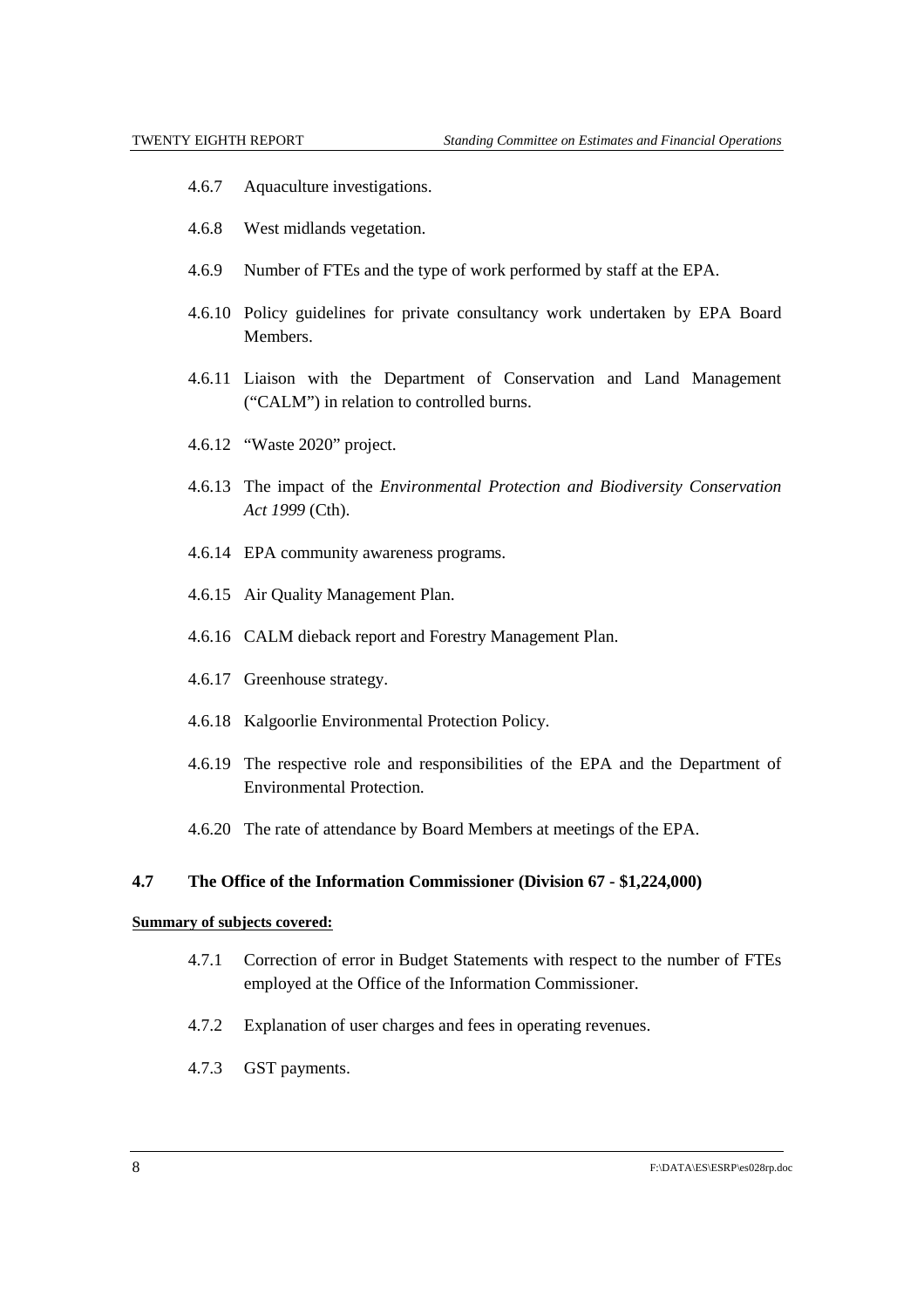- 4.7.4 Trends in applications from those seeking personal information and from those seeking information regarding Government activities generally.
- 4.7.5 Claims of commercial confidentiality by Government agencies when denying access to documents.
- 4.7.6 The wide interpretation of the law enforcement exemption under the *Freedom of Information Act 1992* by Government agencies.
- 4.7.7 External review of applications to the Carnarvon Medical Service and other medical services generally.
- 4.7.8 The absence of external review applications in relation to King Edward Memorial Hospital.
- 4.7.9 The application by Government agencies of a number of different exemptions to deny access to a single document.
- 4.7.10 Consideration of reasons as to why certain agencies do not receive many initial applications or applications for external review.
- 4.7.11 Application of the *Freedom of Information Act 1992* to Government trading enterprises.
- 4.7.12 Applications to Family and Children's Services.
- 4.7.13 Informal resolution of external review applications by the Office of the Information Commissioner.
- 4.7.14 Applications to universities.
- 4.7.15 The length of time involved in processing applications under the *Freedom of Information Act 1992*.
- 4.7.16 Agency compliance with the requirement to provide annual Information Statements.
- 4.7.17 The costs involved in making an application under the *Freedom of Information Act 1992*.
- 4.7.18 The reasonableness of costs imposed by Government agencies in dealing with applications.

#### F:\DATA\ES\ESRP\es028rp.doc 9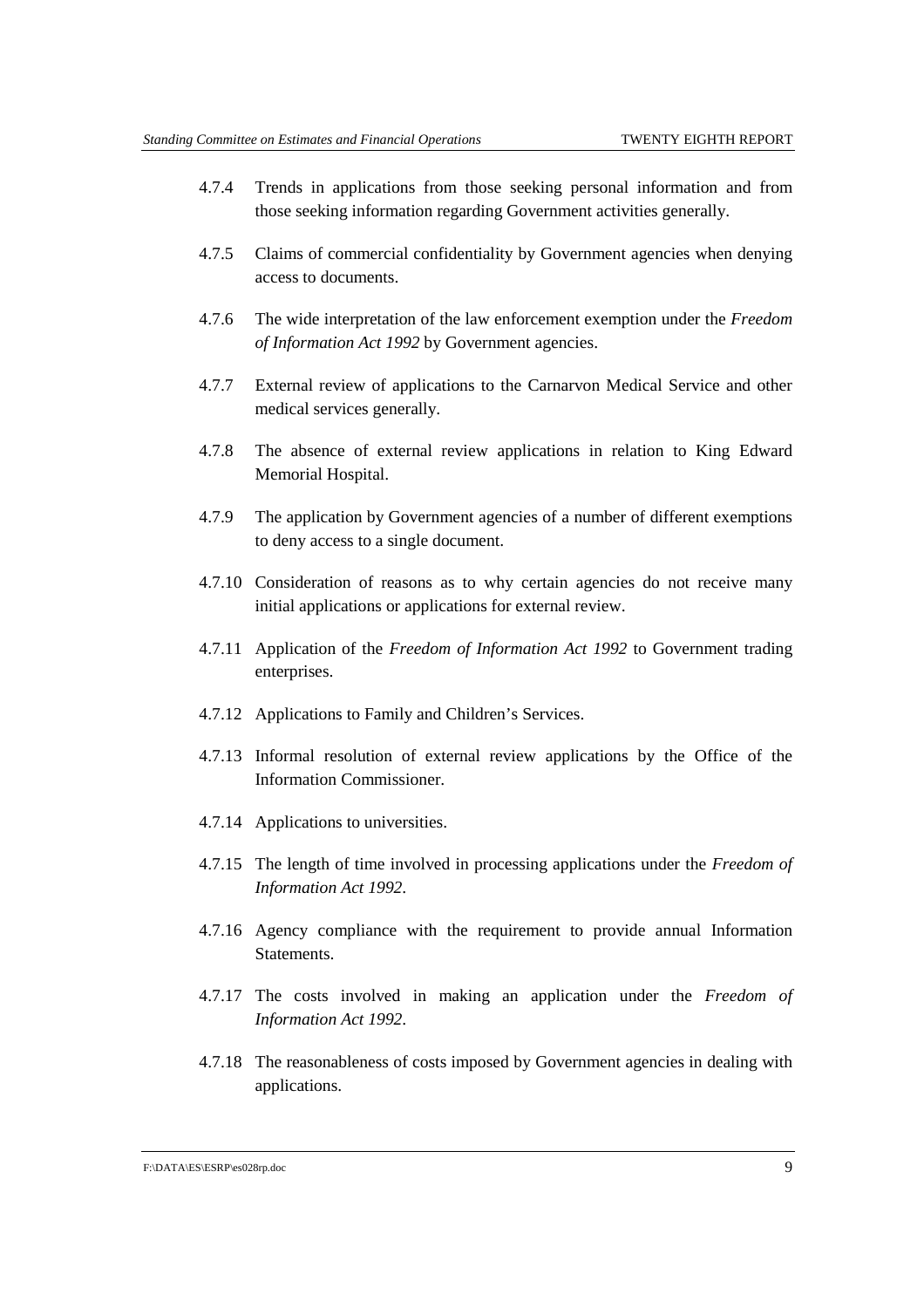4.7.19 Review of, and proposed amendments to, the *Freedom of Information Act 1992*.

#### **4.8 Water and Rivers Commission (Division 72 - \$37,008,000)**

- 4.8.1 Database of contaminated sites.
- 4.8.2 Ground water atlas.
- 4.8.3 Gnangara pine plantation contaminated site.
- 4.8.4 Restoration of river systems and estuaries.
- 4.8.5 The Metropolitan Region Fund and funding for the purchasing of land by the Water and Rivers Commission.
- 4.8.6 Funding for possible future compensation payments pursuant to the Rights in Water and Irrigation Amendment Bill 1999.
- 4.8.7 Busselton Flood Plain Taskforce.
- 4.8.8 Allocation of water rights to mining companies in the Goldfields, and the linkage of the life of a water licence to the active life of the mine.
- 4.8.9 Co-operation between the Water and Rivers Commission and the Centre for Water Research at the University of Western Australia.
- 4.8.10 Provision of information to the public on current work being undertaken by the Water and Rivers Commission.
- 4.8.11 Salinity degradation in the south coast region.
- 4.8.12 The Gnangara Mound and the work being undertaken at developments in Whiteman Park.
- 4.8.13 Kimberley Region Ground Water Allocation Plan.
- 4.8.14 Lake Powell and Torbay Inlet.
- 4.8.15 The use of licence conditions to restrict trading in water rights.
- 4.8.16 Memorandum of Understanding with Government agencies on drainage.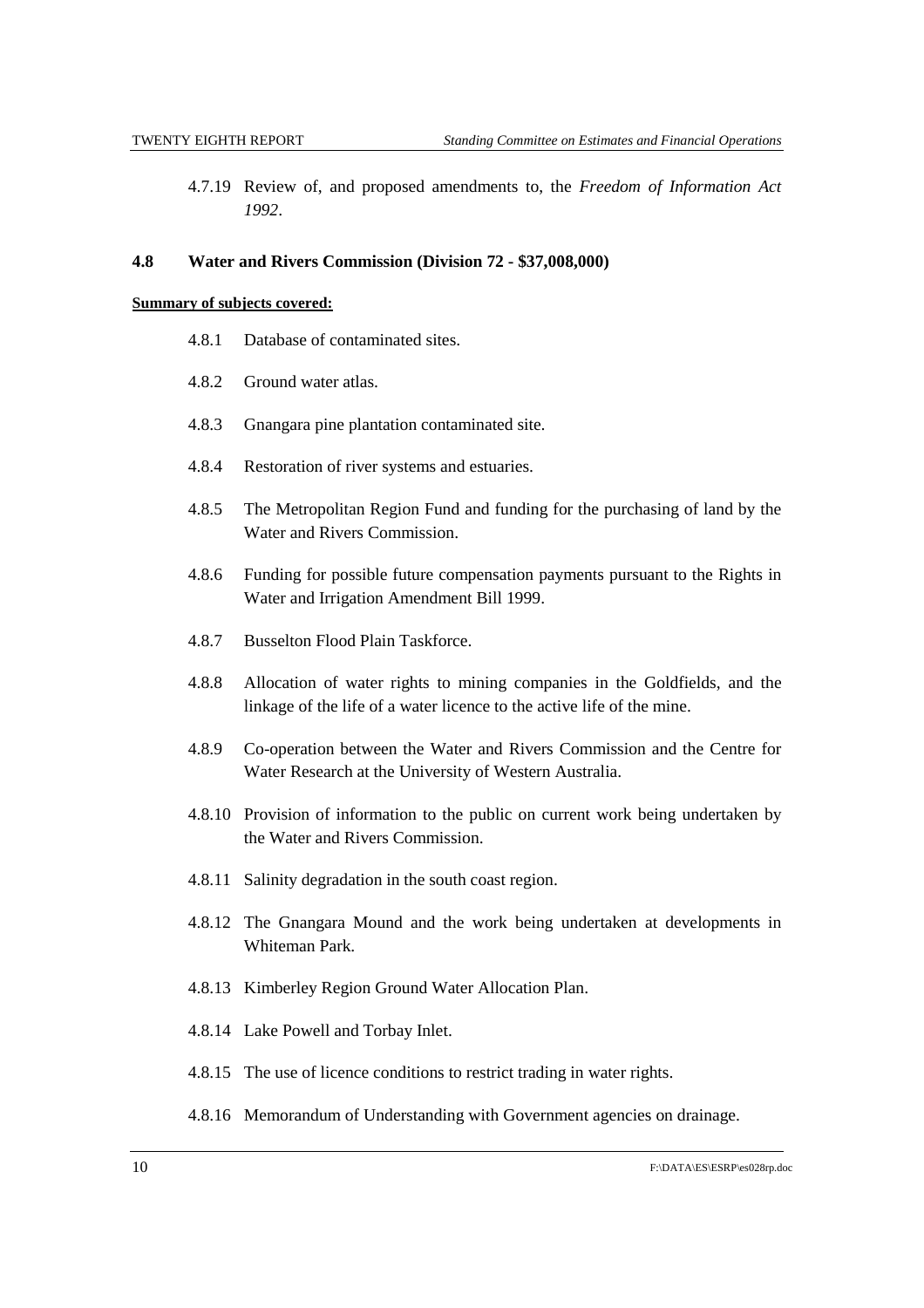#### **4.9 Transport (Division 42 - \$328,065,000)**

- 4.9.1 The number and cost of two car train sets ordered for the urban passenger rail system.
- 4.9.2 The feasibility of ascertaining revenues received from each individual train line.
- 4.9.3 The allocation of the Capital Works Budget.
- 4.9.4 The construction of improvements to Albany Highway.
- 4.9.5 Westrail.
- 4.9.6 Main Roads Department costs on Term Network contracts.
- 4.9.7 Upgrading facilities at Derby and Fitzroy Crossing airports.
- 4.9.8 The costs associated with the Ledge Point Boat ramp.
- 4.9.9 Extension of Tonkin Highway to Mundijong Road.
- 4.9.10 Extension of the northern suburbs railway line.
- 4.9.11 "Travel Smart" program.
- 4.9.12 The costs associated with providing free travel to the holders of a senior's concession on metropolitan public transport on Sundays.
- 4.9.13 The provision of additional parking at Whitfords train station, and the current capacity of the northern rail line during peak hours.
- 4.9.14 The appropriateness of an adviser to the Minister for Transport holding taxi licences.
- 4.9.15 The Transperth bus acquisition program and the purchase of gas powered buses.
- 4.9.16 The provision of city "CAT-style" bus services in Subiaco and Fremantle areas.
- 4.9.17 The provision of a south-west corridor rail service.

F:\DATA\ES\ESRP\es028rp.doc 11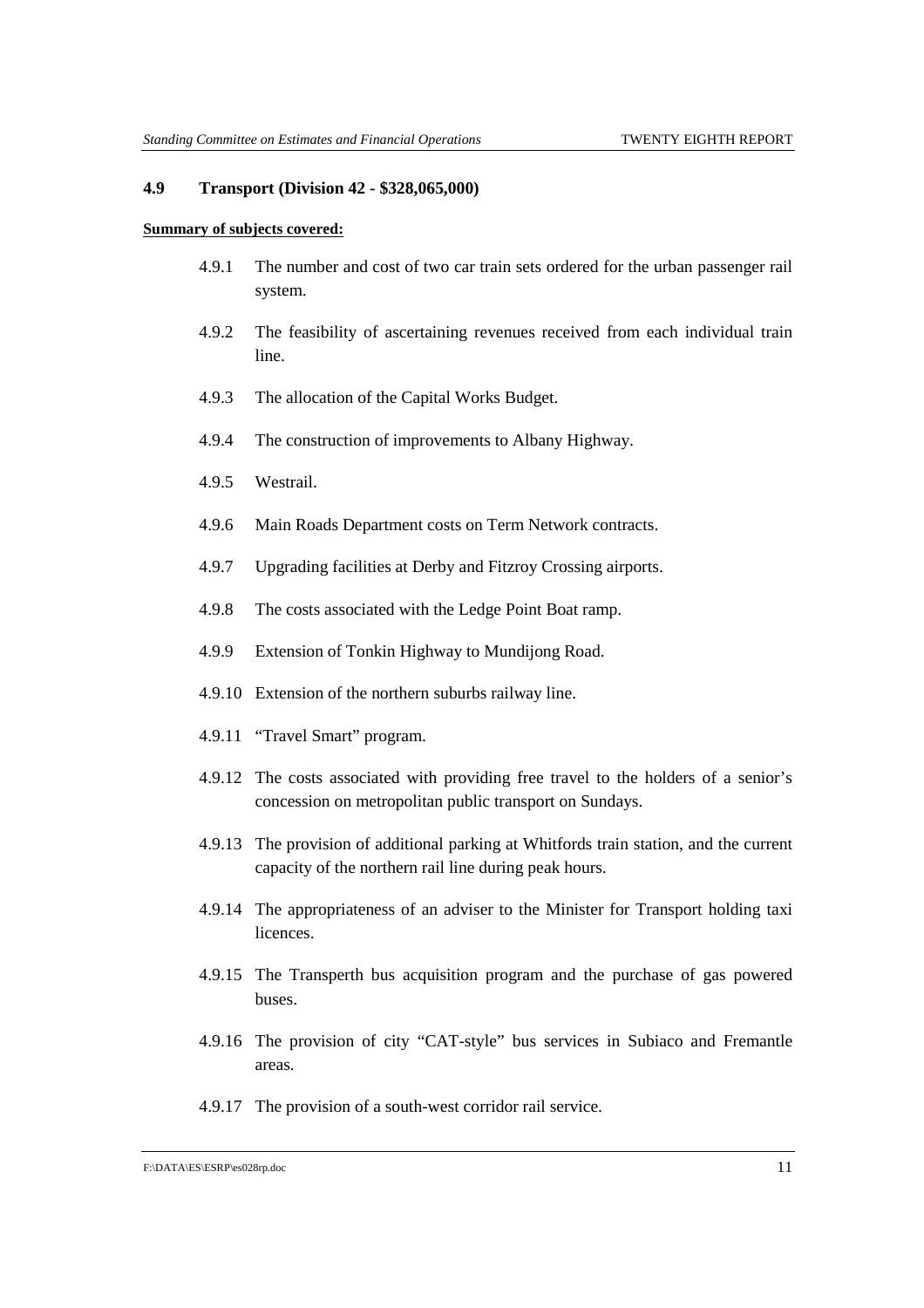- 4.9.18 Cost of implementing the GST.
- 4.9.19 The reduction in the number of FTEs across the Transport Department and the out-sourcing of light motor vehicle inspections.
- 4.9.20 Availability of Commonwealth funds for the Kwinana Freeway and Peel deviation.
- 4.9.21 Planned increase in public transport concession fares to 50% of full adult fare.
- 4.9.22 Expenditure on advertising.
- 4.9.23 Upgrading of the railway stations on the Perth to Bunbury rail line.
- 4.9.24 Office of the Rail Access Regulator.
- 4.9.25 Regional Airport Development Scheme.
- 4.9.26 Construction of passing lanes on southern highways.
- 4.9.27 Greenhouse fuels and the strategy to reduce private motor vehicle use.
- 4.9.28 The time spent by Transport officers answering parliamentary questions.
- 4.9.29 The cost of motor vehicles leased by Transport.
- 4.9.30 Transport's leave liability debt.
- 4.9.31 Clarkson railway station.
- 4.9.32 Improvements to Wanneroo Road.
- 4.9.33 Research into offshore protective reefs in the Bunbury-Busselton area.
- 4.9.34 EPA assessment of the Bunbury back-beach.
- 4.9.35 Proposal to construct a surf reef near Bunbury lighthouse.
- 4.9.36 Cost of Cable Station reef at Cottesloe and the Government's exposure to liability for any injuries sustained at the site.
- 4.9.37 The lack of markings on road improvements on Great Northern Highway, Halls Creek.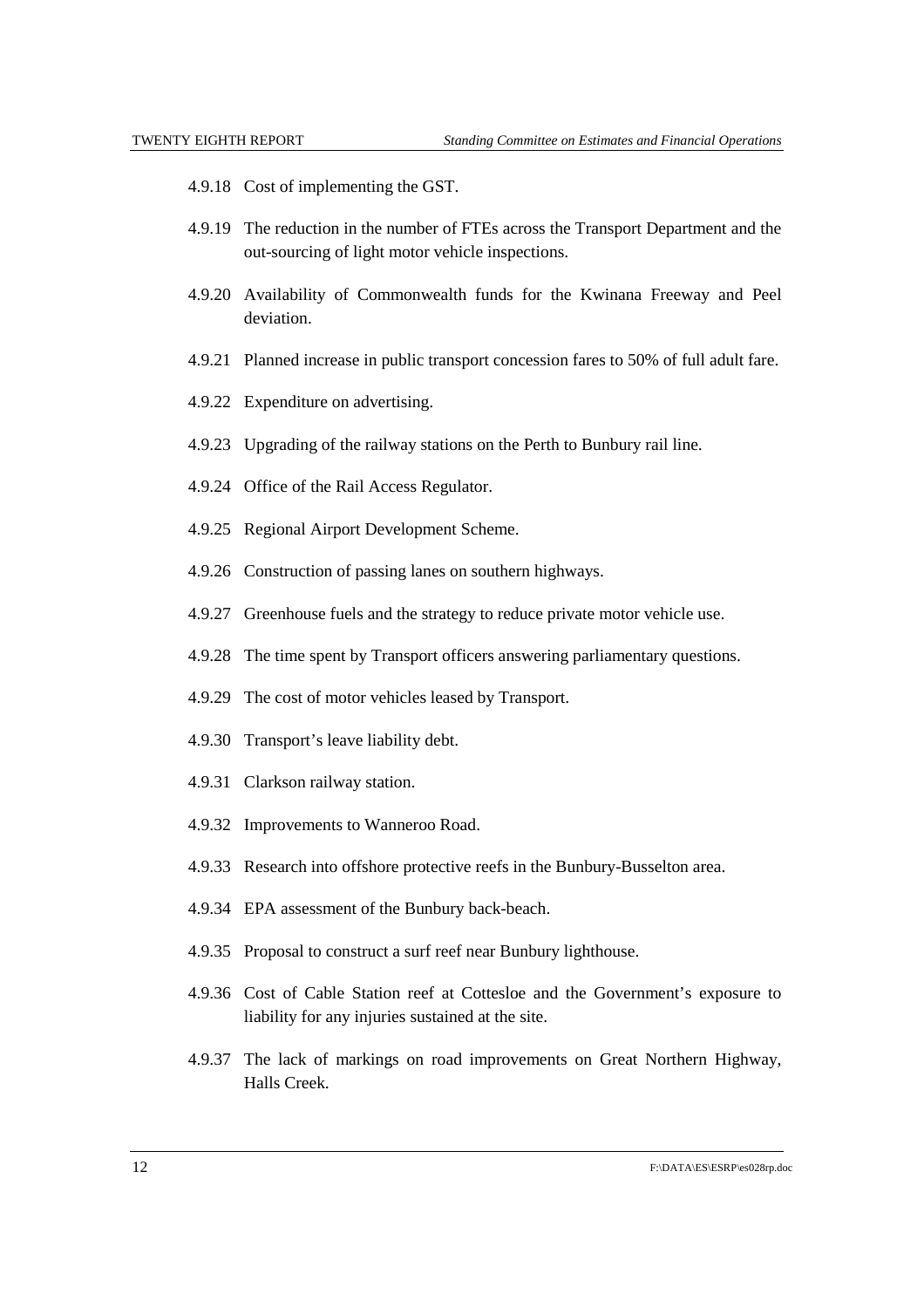- 4.9.38 The insistence on work place agreements for Goldfields employees of Main Roads Western Australia pursuant to Term Network contracts.
- 4.9.39 Extensions to Reid Highway.
- 4.9.40 Monitoring of the environmental impact of public transport.
- 4.9.41 Feasibility planning for an underground rail system in the Perth metropolitan area.
- 4.9.42 The allocation of funds for possible compensation payments associated with the construction of the Northbridge Tunnel.

### **4.10 Health (Division 73 - \$1,889,790,000)**

#### **Summary of subjects covered:**

- 4.10.1 Implementation of TeleHealth program.
- 4.10.2 Mental health services in the Swan and Armadale areas.
- 4.10.3 Home and Community Care Program.
- 4.10.4 Mental health services for gays and lesbians.
- 4.10.5 Beds available in mental health facilities for children, and whether adult mental health facilities are able to be utilised in the treatment of children.
- 4.10.6 Cost of GST implementation and on-going administrative costs in meeting GST compliance.
- 4.10.7 Availability of renal dialysis services in the Rockingham and Kimberley areas, and in the metropolitan area generally.
- 4.10.8 The future of the Whitby Falls medical facility at Armadale.
- 4.10.9 Armadale-Kelmscott hospital.
- 4.10.10 The relevance of the Health Department's performance indicators.
- 4.10.11 The funds available to the Home and Community Care Carer's Strategy.
- 4.10.12 The requirement that volunteer drivers for Home and Community Care are required to have "F" class licences and undergo regular testing.

#### F:\DATA\ES\ESRP\es028rp.doc 13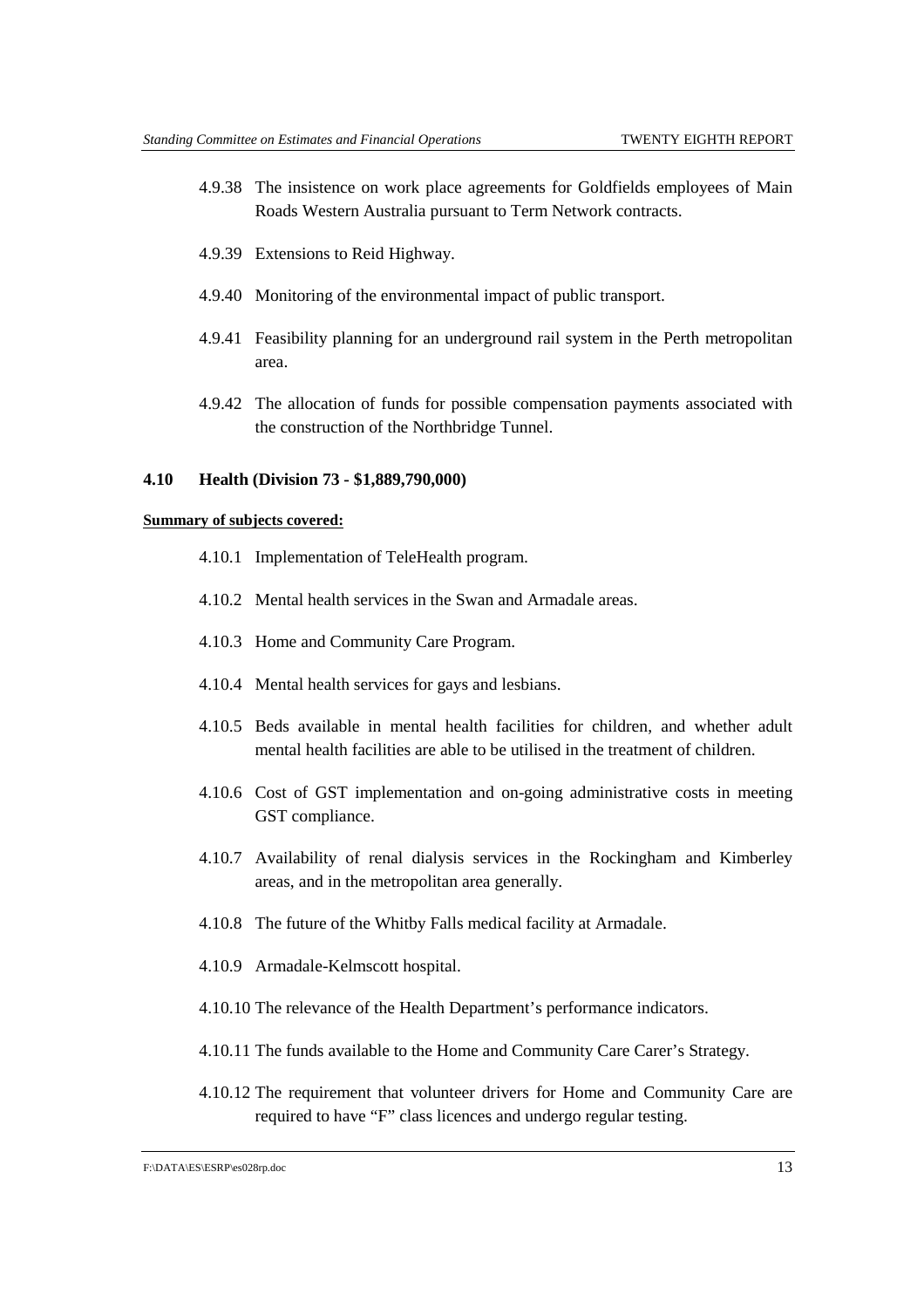- 4.10.13 Motor vehicle costs.
- 4.10.14 The incidence of diabetes in the community.
- 4.10.15 Aged care facilities in Broome.
- 4.10.16 Redundancy payments.
- 4.10.17 Donate West.
- 4.10.18 The labelling of genetically modified food.
- 4.10.19 Access to regional health services.
- 4.10.20 Health intervention and education.
- 4.10.21 Breast screening.
- 4.10.22 Radiation in ground water studies.
- 4.10.23 The impact of mandatory sentencing on the mental health system, and the inability of the mental health system to deal with offenders currently held in prisons who have untreatable mental illnesses.
- 4.10.24 The replacement of volunteer drivers in the Wanneroo area with taxis.
- 4.10.25 The out-sourcing of the finance and accounting functions of hospitals.
- 4.10.26 The existence of special institutions for possibly violent mental health patients.
- 4.10.27 Amoebic meningitis and water testing in remote communities.
- 4.10.28 The replacement of the Dental Hospital as the centre for dental training with the Western Australian Centre for Oral Health.
- 4.10.29 The provision of geriatric oral health services.
- 4.10.30 The level of remuneration for part-time medical practitioners in the Metropolitan Health Service.
- 4.10.31 Chemical poisoning education.
- 4.10.32 Medical imaging equipment costs.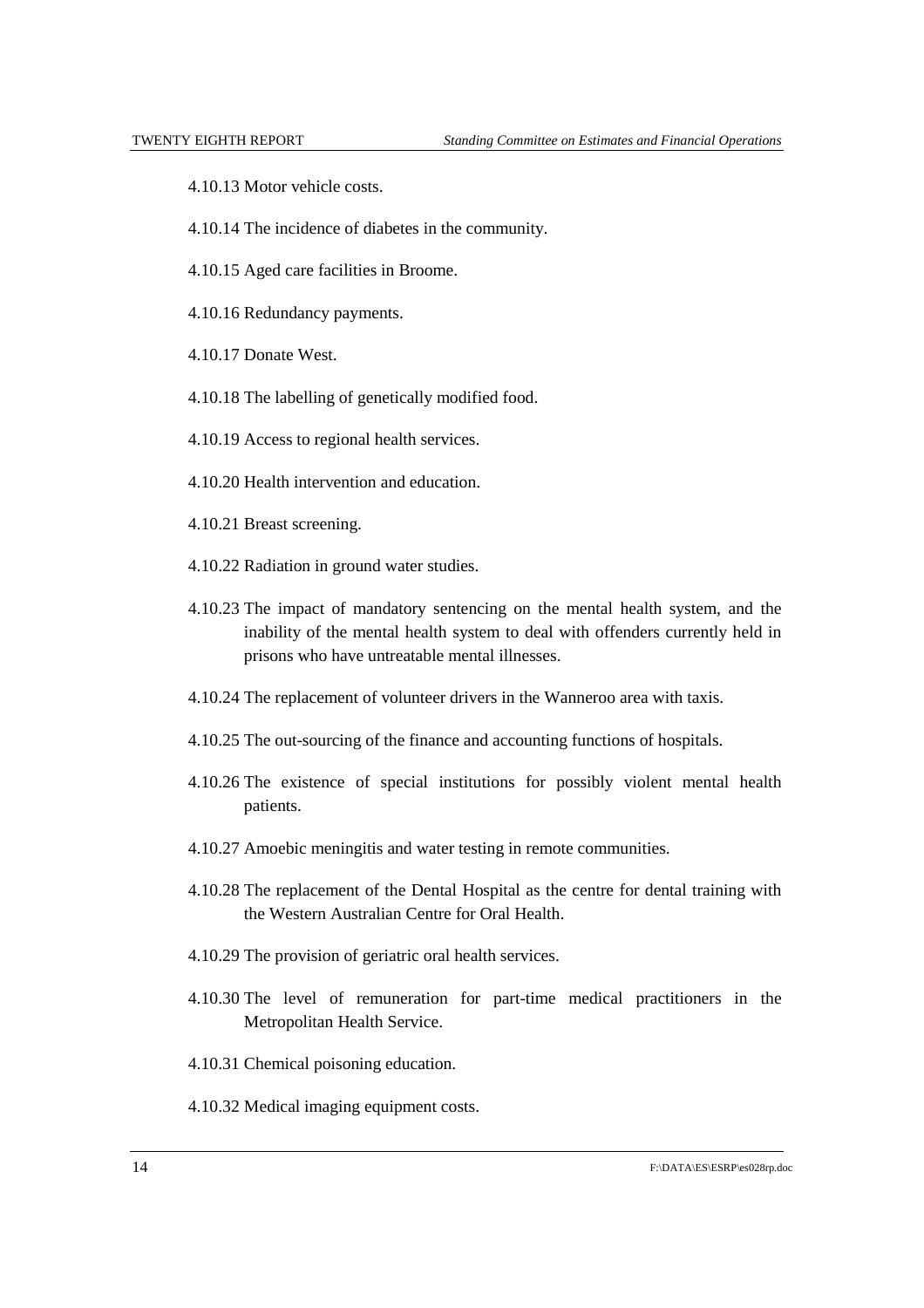- 4.10.33 Monitoring of air quality.
- 4.10.34 NorHealth 2020 Initiative.
- 4.10.35 The cost of stage 4 upgrade of Derby Hospital.
- 4.10.36 Acquired Brain Injury Plan.
- 4.10.37 Cost of the Metropolitan Health Service's Capital Works Program.
- 4.10.38 Rheumatology facility at Shenton Park.
- 4.10.39 Disposal of land at Shenton Park by the Health Department.
- 4.10.40 The steps being taken by the Government to address concerns raised about the number of hours worked by resident medical practitioners in hospitals.
- 4.10.41 The working conditions of dentists in the Meekatharra-Yalgoo area and the loss of the region's mobile dental care unit.

### **4.11 Office of Aboriginal Health ("OAH") (under the Health Budget above)**

- 4.11.1 The advantages of maintaining a separate OAH.
- 4.11.2 The autonomy of the OAH in making grants and the details of grants made by the OAH since July 1 1999.
- 4.11.3 Use of OAH funds to purchase spectator boxes at sporting events.
- 4.11.4 Evaluation of the effectiveness of grants made by the OAH in terms of goals and outcomes.
- 4.11.5 Incidence of HIV/AIDS in the Aboriginal community.
- 4.11.6 OAH funding grants to the Aboriginal Medical Service in Carnarvon.
- 4.11.7 The lack of suitably trained staff at the Carnarvon Aboriginal Medical Service.
- 4.11.8 Improvement in Aboriginal health indicators.
- 4.11.9 Aboriginal mortality rates.

F:\DATA\ES\ESRP\es028rp.doc 15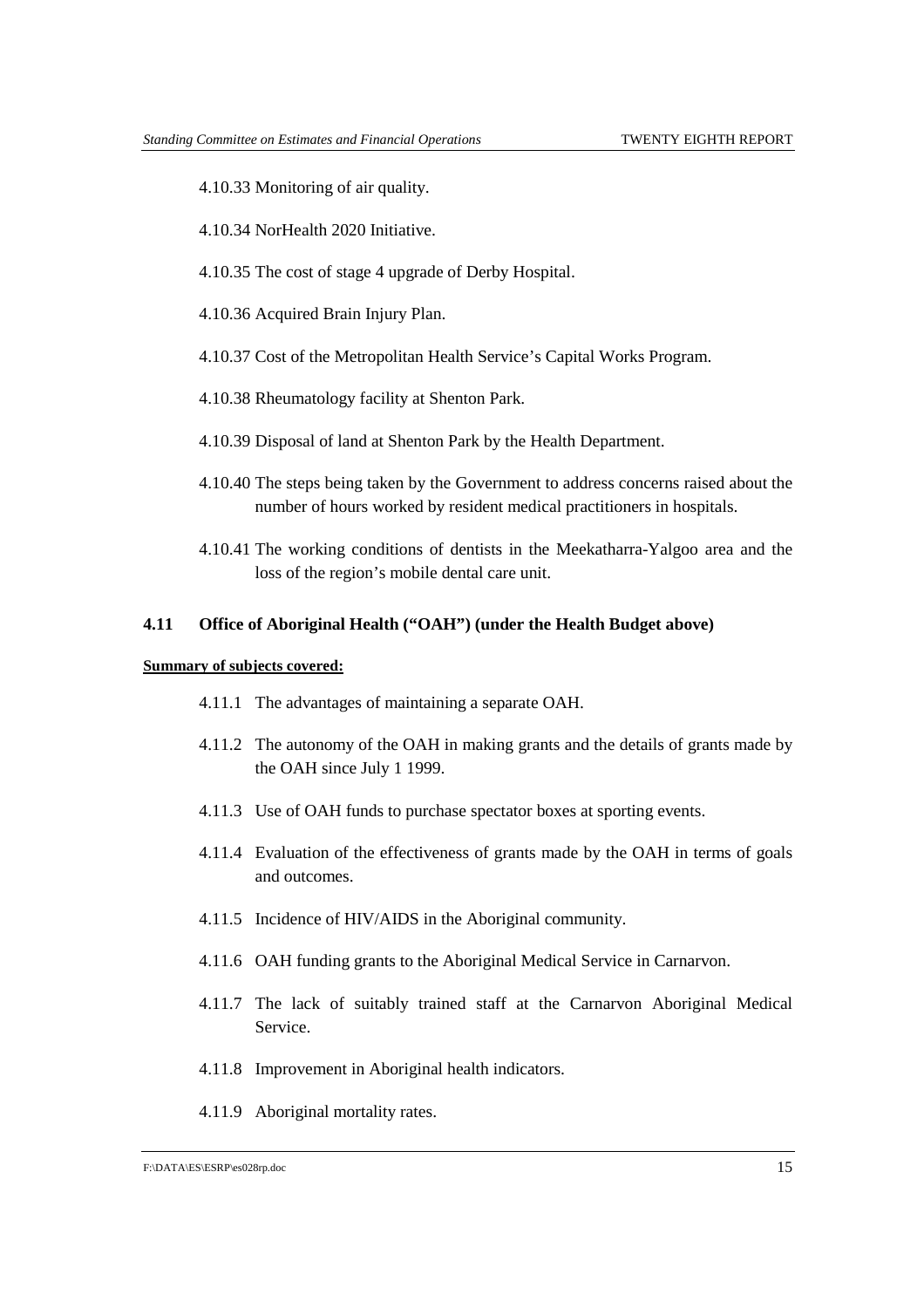- 4.11.10 Policy guidelines for contracts between OAH and community groups.
- 4.11.11 Funds available to communities to provide Aboriginal health workers.
- 4.11.12 Aboriginal scholarships.
- 4.11.13 Breakdown of the allocation of OAH funds in each region of the State.
- 4.11.14 OAH funding in the Kimberley region, and the dissatisfaction of Kimberley health workers with their working conditions.
- 4.11.15 Derby hospital staff shortages.
- 4.11.16 Nurses' accommodation at the Fitzroy Crossing Health Service.
- 4.11.17 Water quality in Aboriginal communities.
- 4.11.18 Dog control in areas with high Aboriginal populations.
- 4.11.19 The rate of diabetes in Aboriginal males.
- 4.11.20 Consideration of the re-introduction of the free milk scheme for primary school children in disadvantaged areas.

### **4.12 Commerce and Trade (Division 12 - \$101,617,000)**

- 4.12.1 The State-wide Telecommunications Enhancement Program ("STEP") and its anticipated benefits to regional areas.
- 4.12.2 Policy guidelines for making grants to industry.
- 4.12.3 Collocation of government and community services in regional communities.
- 4.12.4 The relationship between the Department of Commerce and Trade and Aboriginal Business Development Pty Ltd.
- 4.12.5 Details of grants or loans to Aboriginal businesses over the last three years.
- 4.12.6 Industry assistance payments.
- 4.12.7 Expansion and enhancement of the Telecentre Network and the availability to regional areas of educational programs through the Telecentres.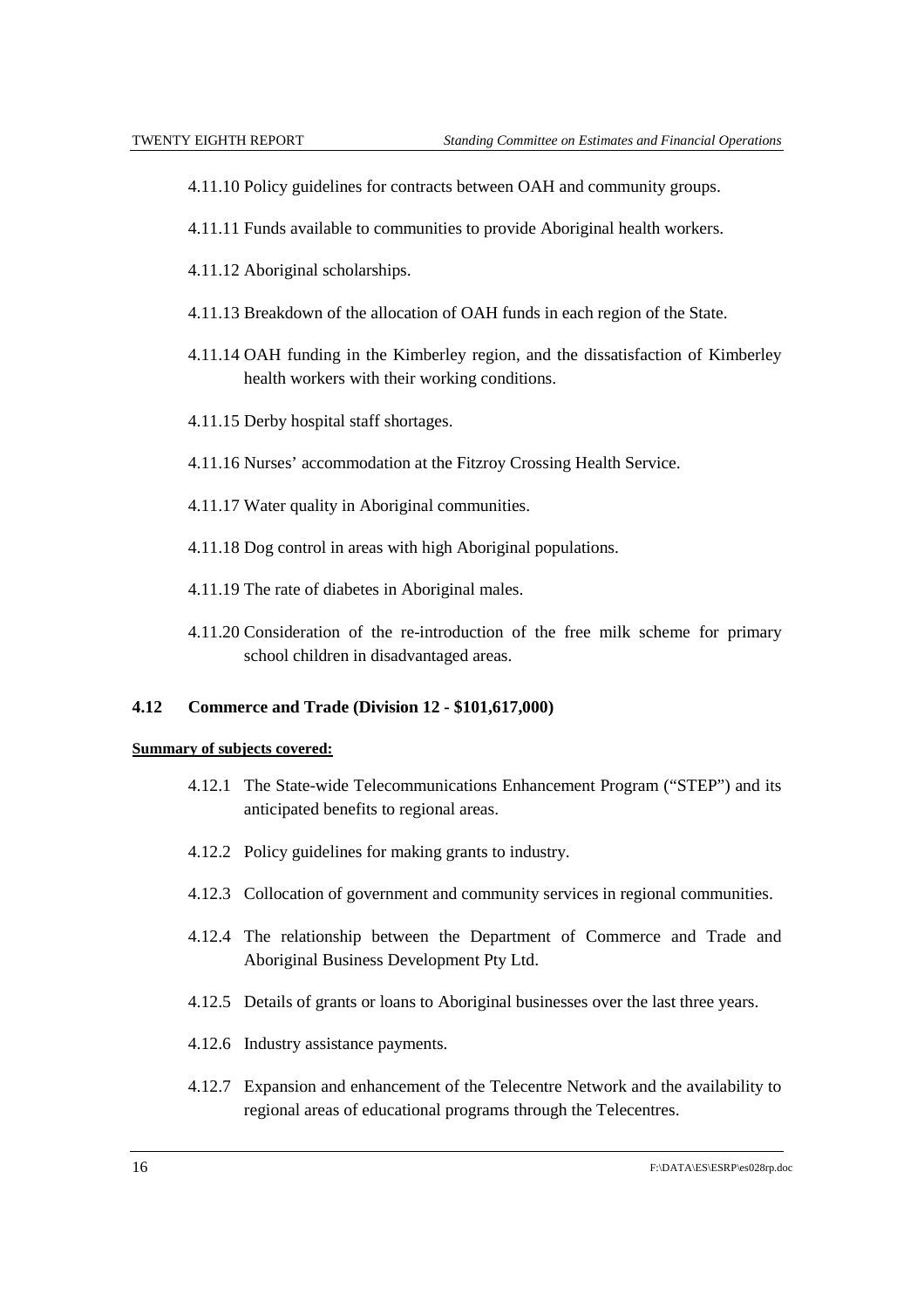- 4.12.8 The relevance of the Department of Commerce and Trade's performance indicators.
- 4.12.9 Reductions in funding to various development schemes.
- 4.12.10 The impact of power costs on land charges in the Avon Industrial Park.

### **4.13 Ministry of Premier and Cabinet (Division 3 - \$74,765,000)**

#### **Summary of subjects covered:**

- 4.13.1 Co-ordination of the issue of credit cards to public sector agencies.
- 4.13.2 Provision of support and facilities for independent members of Parliament.
- 4.13.3 The BTI Australia Pty Ltd travel contract arrangements applying to members of Parliament.
- 4.13.4 Breakdown of the costs spent to date on the Barrack Square redevelopment and the Belltower construction project.
- 4.13.5 Fees to be charged on visitors to the Belltower.
- 4.13.6 The number of persons who have visited the Belltower project so far.
- 4.13.7 The upgrading of the members of Parliament's electorate offices.
- 4.13.8 Impediments to reaching agreement on Native Title negotiations.
- 4.13.9 The evaluation of anthropological work undertaken in relation to Native Title claims.
- 4.13.10 The establishment of the Native Title Commission.
- 4.13.11 The budgeted amount for negotiation and settlement of Native Title agreements.
- 4.13.12 Status of various ongoing Native Title claims.
- 4.13.13 Impact on the Native Title negotiation process of the listing of a small number of Land Councils as registered bodies for the purposes of negotiations under the Native Title legislation.

F:\DATA\ES\ESRP\es028rp.doc 17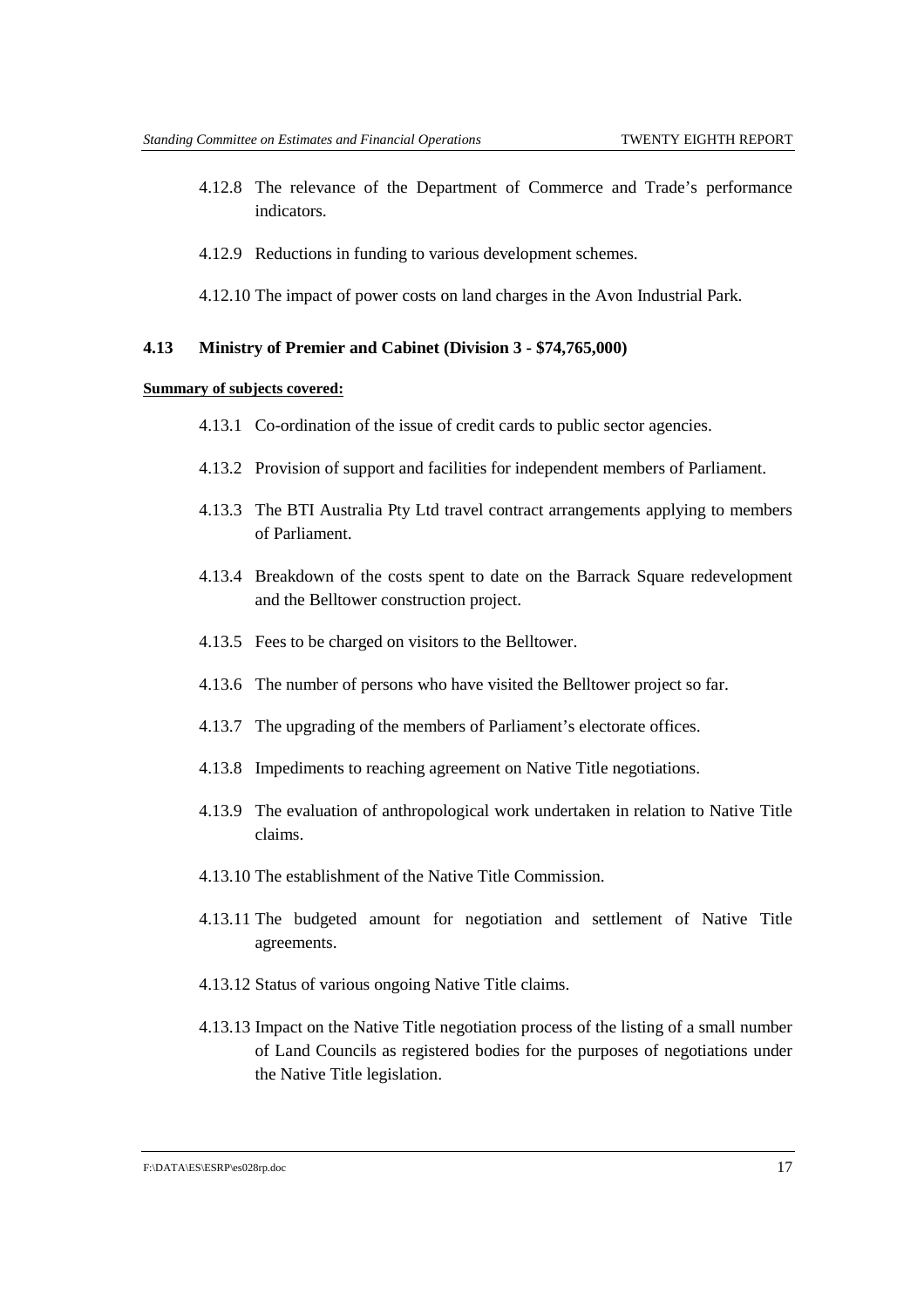- 4.13.14 Relationship between the Ministry of Premier and Cabinet and the Native Title Commission.
- 4.13.15 Staffing of the Native Title Commission.
- 4.13.16 Negotiations for the expansion of Liquefied Natural Gas sales to Japanese buyers.
- 4.13.17 Anticipated cost of the Miriuwung Gajerrong appeal to the High Court of Australia.
- 4.13.18 The budget allocation for the Government Media Office.
- 4.13.19 Consideration of providing further funding for a full-time research officer for each Member of Parliament.
- 4.13.20 The employment of redeployees in the Graffiti Removal Taskforce.
- 4.13.21 The number of redeployees from Metrobus who are now employed in the Graffiti Removal Taskforce.
- 4.13.22 "Land of Plenty" food and beverage exhibition at Selfridges in London.
- 4.13.23 The advertising budget for the Ministry of Premier and Cabinet.
- 4.13.24 The Safer WA initiative and funding of Safer WA committees.
- 4.13.25 The launch of the Safer WA website.
- 4.13.26 Continuing free access to the State Law Publisher for members of Parliament.
- 4.13.27 Exhibitions and programs conducted by the Constitutional Centre.
- 4.13.28 Cost of motor vehicles.
- 4.13.29 The Matrix light motor vehicle fleet lease arrangement.

### **4.14 Ministry of Fair Trading (Division 53 - \$7,794,000)**

### **Summary of subjects covered:**

4.14.1 Reduction of the Ministry of Fair Trading's leave liability debt, and the associated impact on the Ministry's ability to deal with complaints regarding finance brokers.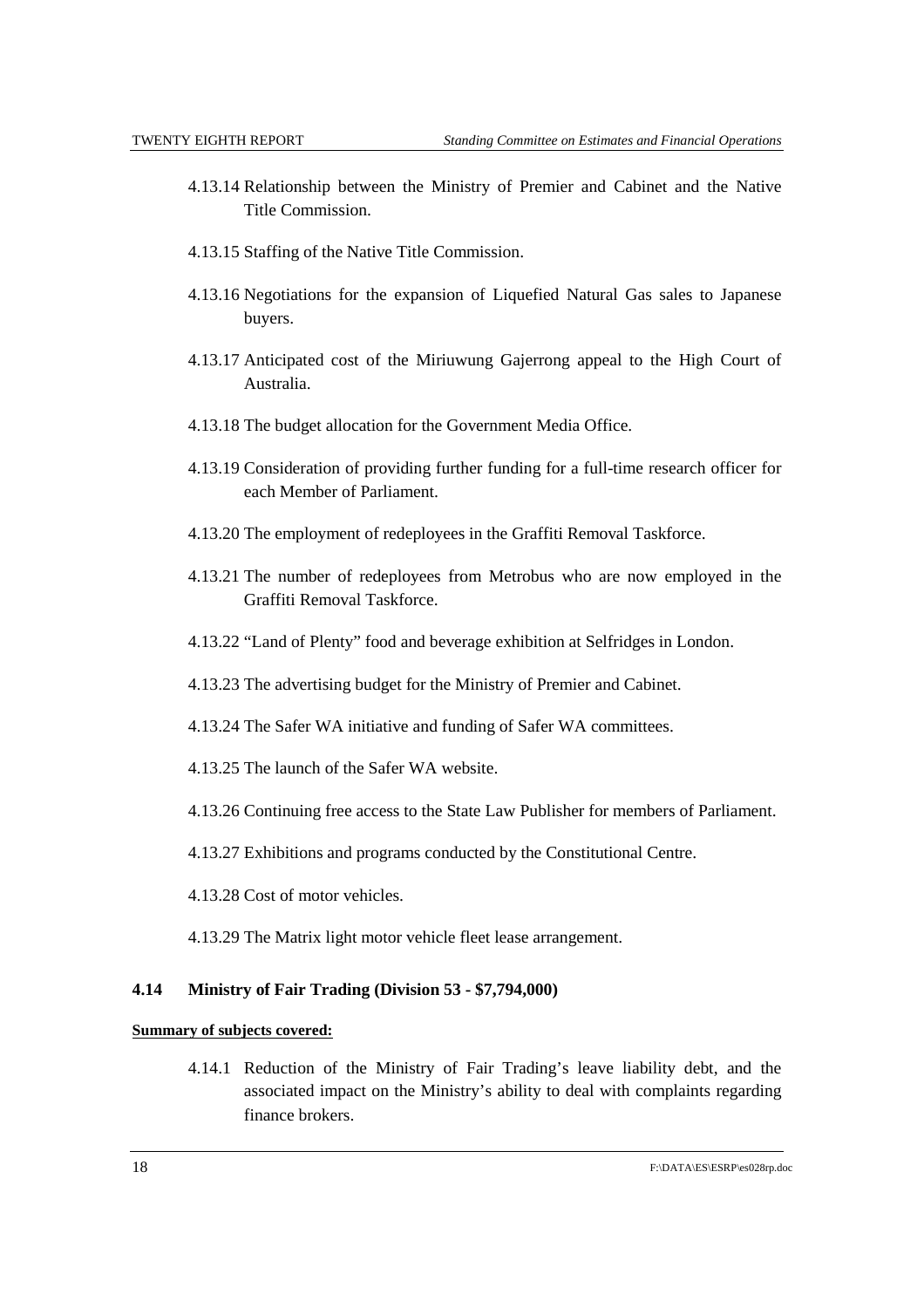- 4.14.2 The role of the Ministry of Fair Trading in monitoring GST compliance.
- 4.14.3 Funding for the Consumer Credit Legal Service (WA).
- 4.14.4 Evaluation of the computerised register of corporations and the available searching options on the system.
- 4.14.5 Encouraging disadvantaged groups to use the Ministry of Fair Trading's Internet website resources.
- 4.14.6 Monitoring of housing indemnity schemes.
- 4.14.7 Cost to the Ministry of Fair Trading of undertaking National Competition Policy reviews.
- 4.14.8 Increased costs in regulating business arising from the Gunning inquiry and the Global and Grubb inquiry.
- 4.14.9 Education campaigns for Y2K, water filters and Royal Show showbag contents safety checks.
- 4.14.10 The Ministry of Fair Trading's advice to the Minister regarding the decision to undertake the Gunning inquiry rather than a parliamentary select committee inquiry.
- 4.14.11 Fees imposed by the Ministry of Fair Trading for its services.
- 4.14.12 The reason why timeliness performance indicators for the Ministry of Fair Trading have seen a reduction in targets set for service delivery.
- 4.14.13 Proposals for legislative change.
- 4.14.14 GST input credits.
- 4.14.15 Problems arising in remote areas from the imposition of state-wide standard conditions in hire car contracts.
- 4.14.16 Number of complaints received on the Ministry of Fair Trading's advice line.
- 4.14.17 The number of complaints received by the Ministry of Fair Trading regarding GST over-charging.
- 4.14.18 Delays experienced in cases before the Builders' Registration Board and the Builders' Disputes Committee.

F:\DATA\ES\ESRP\es028rp.doc 19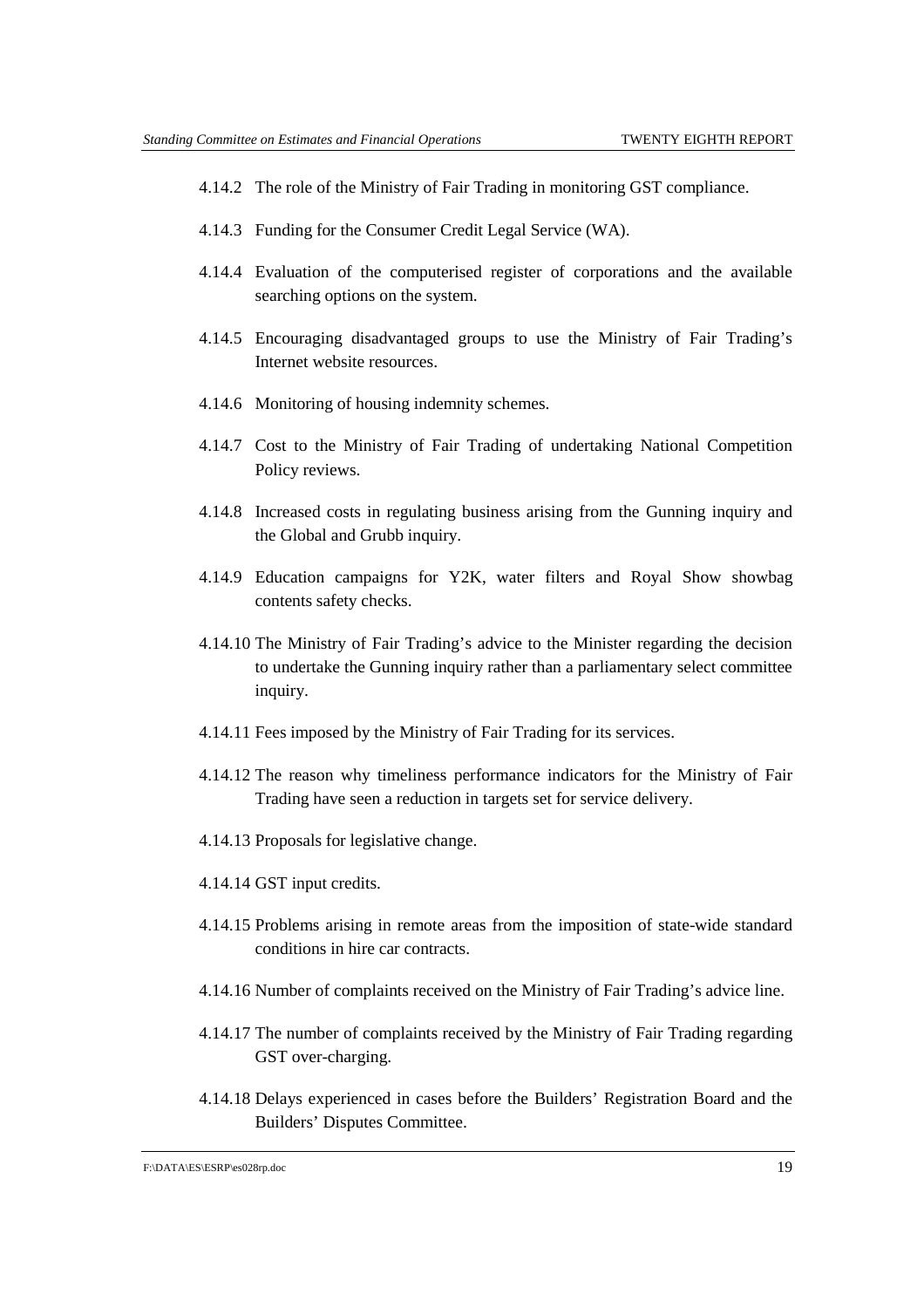4.14.19 The reason why client awareness performance indicators established by the Ministry of Fair Trading have a lower target set for general public clients than that set for business clients.

# **4.15 Western Australian Department of Training and Employment (Division 74 - \$242,962,000)**

- 4.15.1 The funding of skills centres; the proportion which is funded by the Australian National Training Authority and that which is State funded.
- 4.15.2 The funding of Vocational Education and Training ("VET") in schools.
- 4.15.3 Policy on the replacement of hardware and software used in information technology courses in the TAFE sector.
- 4.15.4 The number of applications for computer hardware/software by TAFE colleges that have been rejected by the Department of Training and Employment since July 1 1999.
- 4.15.5 State Training Strategy.
- 4.15.6 Training provided in the horticulture and viticulture areas of the south-west.
- 4.15.7 Funding for the Carine College Arts course, and for vocational art courses across all colleges generally.
- 4.15.8 The differentiation in fee structure between recreational and vocational art courses.
- 4.15.9 The Aboriginal Vocational Education and Training and Employment Policy.
- 4.15.10 Activities undertaken in remote areas in conjunction with the Department of Commerce and Trade.
- 4.15.11 Apprenticeship and trainee levels, and the reasons for the plateau in total apprenticeship numbers in recent years.
- 4.15.12 Studies as to why trainees do not finish their courses.
- 4.15.13 The waiver of the three year mandatory apprenticeship term for certain apprentices.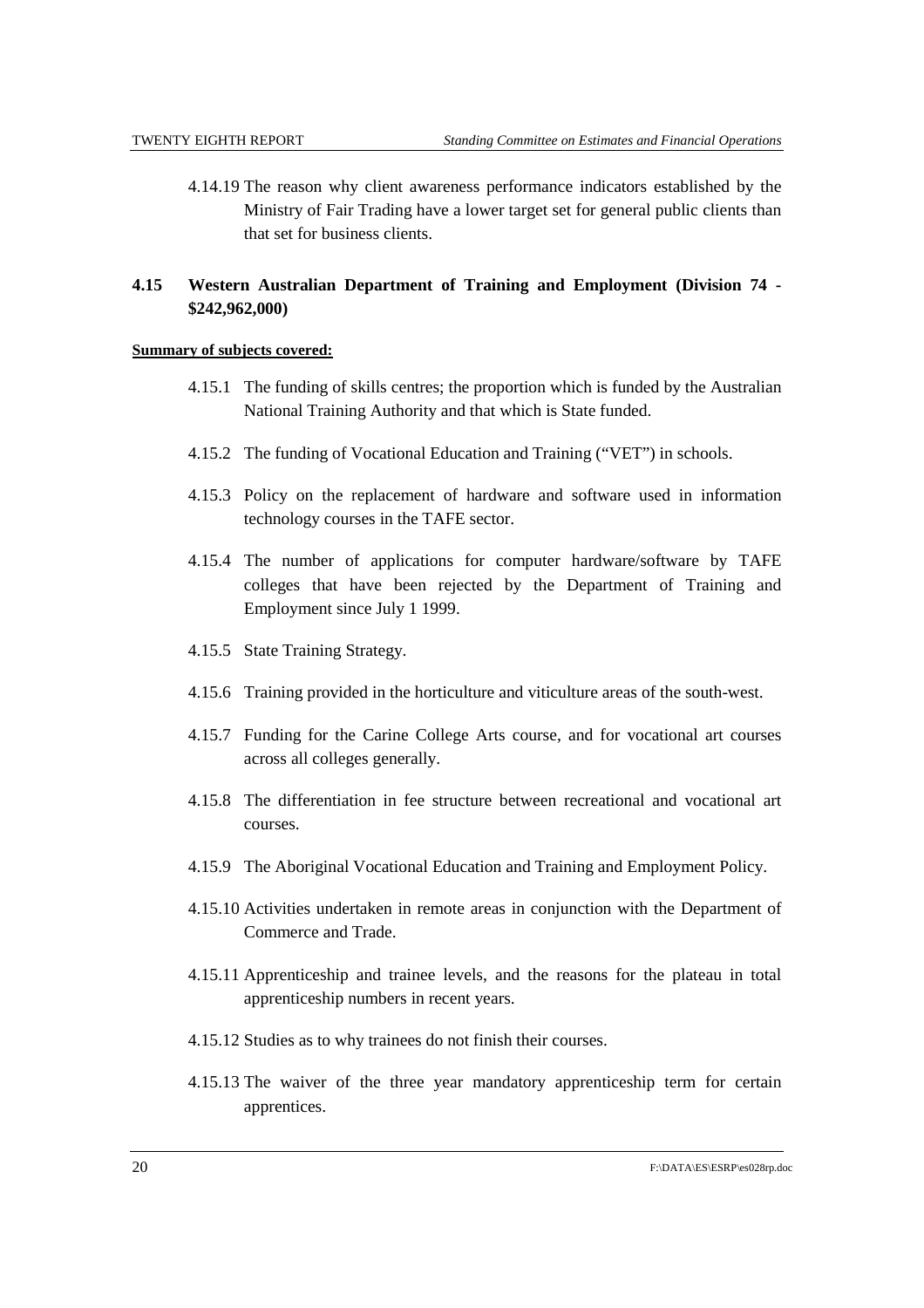- 4.15.14 Cost variations for similar courses at different TAFE colleges.
- 4.15.15 Grants to local government authorities for the construction of skate park facilities.
- 4.15.16 The Office of Youth Affairs.
- 4.15.17 Australian Taxation Office ruling with respect to apprentice and trainee wages and the imposition of the GST.
- 4.15.18 Number of computers requiring replacement.
- 4.15.19 Motor vehicle costs.
- 4.15.20 Training records system.
- 4.15.21 The cost of GST implementation and the continuing administrative resourcing requirements of GST compliance.

### **4.16 Police Service (Division 55 - \$440,406,000)**

#### **Summary of subjects covered:**

- 4.16.1 Hilton Police Station and the resourcing implications of small police stations generally.
- 4.16.2 Decision-making as to where multanova speed cameras are positioned.
- 4.16.3 Multanova speed camera locations over the last twelve months.
- 4.16.4 Identification of drug related fatal crashes.
- 4.16.5 Turnover of staff in the Police Service.
- 4.16.6 The number of police officers that leave the Police Service for a career change rather than retire through age or ill health.
- 4.16.7 Internal discipline of police officers, and the policy of permitting officers to resign rather than face charges for misconduct.
- 4.16.8 The release of police officers from administrative duties to operational duties.
- 4.16.9 The average cost of operating multanova speed cameras compared to the cost of police officers performing the function.

#### F:\DATA\ES\ESRP\es028rp.doc 21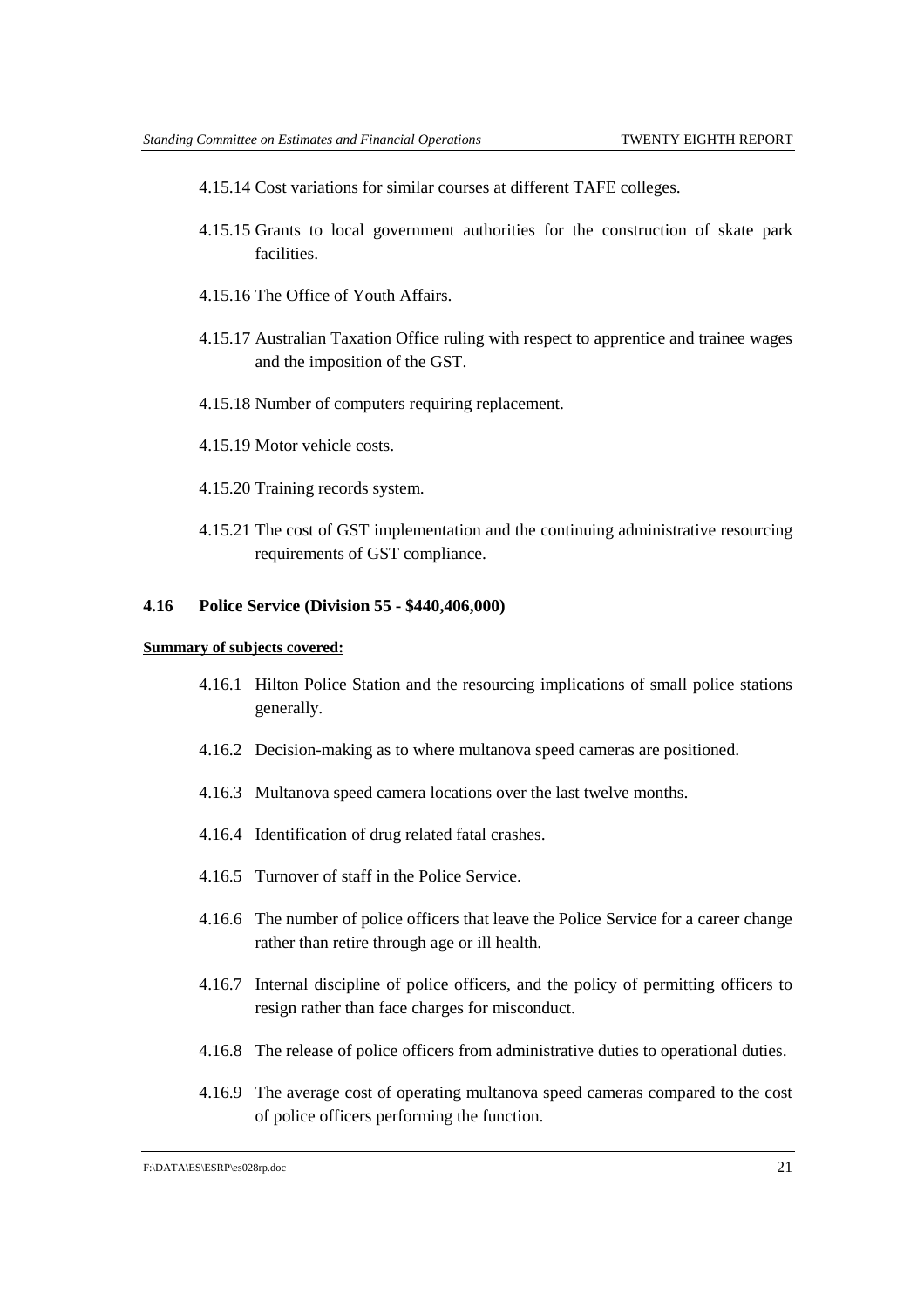- 4.16.10 Measures taken to reduce the number of fatal road accidents in the country.
- 4.16.11 Superannuation costs.
- 4.16.12 Contracts between the Police Service and the Forensic Behavioural Investigative Services firm.
- 4.16.13 The number of investigators within the Professional Standards Group's Public Sector Unit.
- 4.16.14 Clearance rate of property offence investigations.
- 4.16.15 Average time taken to respond to urgent telephone calls for police assistance.
- 4.16.16 The number of police officers in each district and station.
- 4.16.17 Ratio of police officers to population in each district.
- 4.16.18 Breakdown of allocation of new and future FTEs in current and coming financial years according to district.
- 4.16.19 Number of FTEs in the Joondalup police district.
- 4.16.20 National DNA database, and the use of DNA investigative tools.
- 4.16.21 Proposed Criminal Investigations Bill.
- 4.16.22 Training of police officers in forensic science.
- 4.16.23 Cost, progress and completion date of the construction of Police Operations Support Centre in Midland.
- 4.16.24 Expected completion date of the South Perth-Victoria Park Police Station.
- 4.16.25 Asset sales, including the Maylands Police Academy site.
- 4.16.26 Planned disposal of Police Headquarters site in East Perth, initially on a sale and lease-back arrangement.
- 4.16.27 Revenue from firearms licensing infringements.
- 4.16.28 Road Trauma Trust Fund figures and funding from the Office of Road Safety.
- 4.16.29 Vehicle Immobiliser Scheme.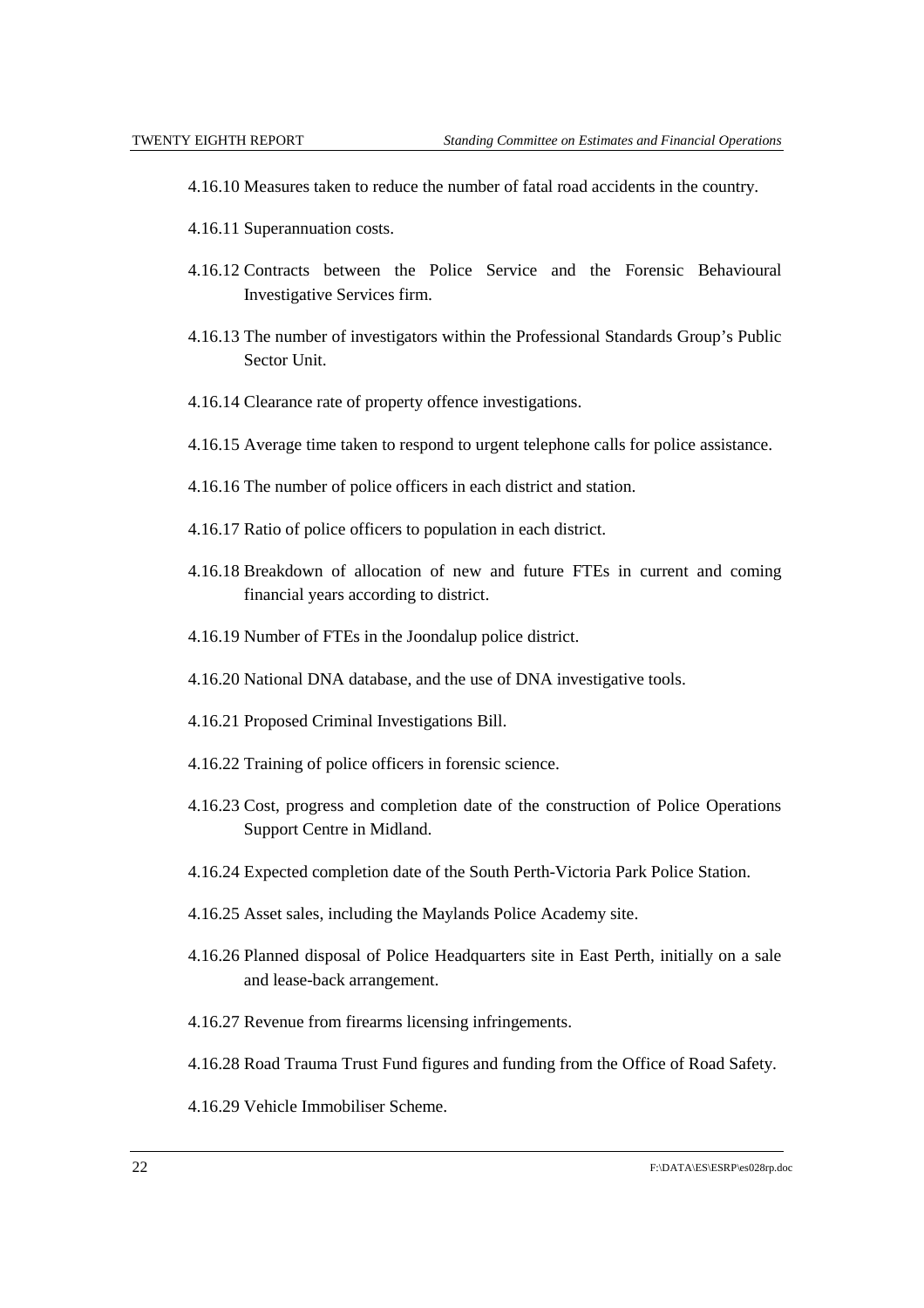4.16.30 GST costs.

- 4.16.31 Motor vehicle costs
- 4.16.32 Matrix motor vehicle fleet leasing arrangement.
- 4.16.33 Reduction in size of the motor vehicle fleet through improved efficiencies in disposal arrangements.
- 4.16.34 Domestic violence community safety education.
- 4.16.35 Measures taken to reduce the incidence of drink-driving.
- 4.16.36 The number and cost of school-based police officers.
- 4.16.37 The number of police officers assigned to the Vice Squad.
- 4.16.38 Prostitution Bill 1999.
- 4.16.39 Upgrade of the statewide computer network and cost of Police Service computers.
- 4.16.40 Morale of the Police Service arising from negative media reports.
- 4.16.41 Availability on Police Service Internet website of crime statistics for each district.
- 4.16.42 Complaints received by the Child Abuse Unit.
- 4.16.43 Child pornography charges.
- 4.16.44 Incidence of child prostitution.
- 4.16.45 Staffing of the Child Abuse Unit.
- 4.16.46 The success of the cautioning system.
- 4.16.47 Human resource implications of the Protective Custody Bill 2000.

### **4.17 Ministry of Justice (Division 63 - \$413,276,000)**

#### **Summary of subjects covered:**

4.17.1 Upgrade of Bandyup Women's Prison.

F:\DATA\ES\ESRP\es028rp.doc 23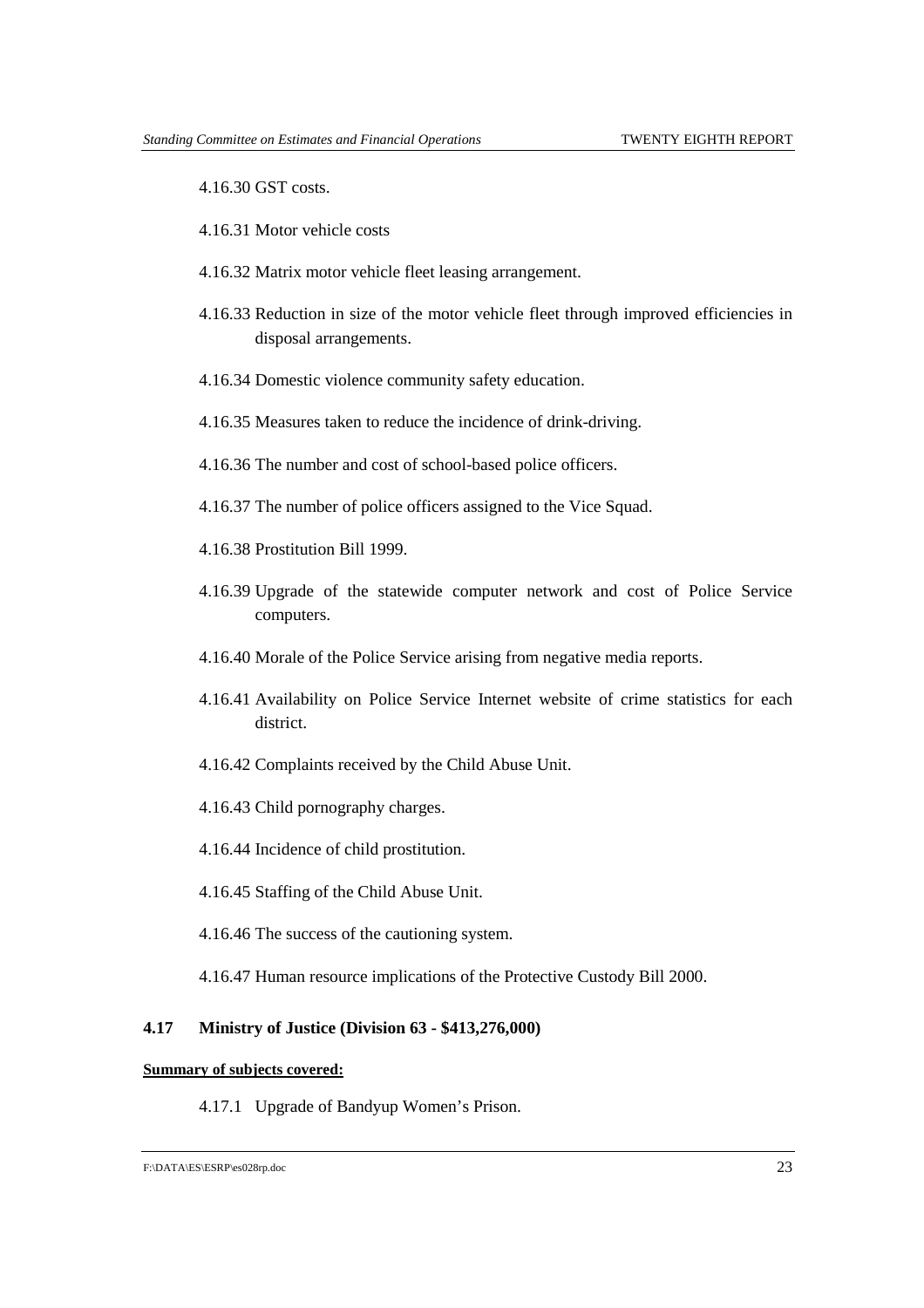- 4.17.2 Current design and modified design capacity of Bandyup Women's Prison.
- 4.17.3 Alternatives to Pyrton site for future women's prison.
- 4.17.4 Recruitment and funding for Aboriginal Mentor Scheme.
- 4.17.5 Rate of re-offending amongst juveniles, and why it is much higher than for adults.
- 4.17.6 The Juvenile Justice Team program and its success in diverting juvenile offenders away from detention.
- 4.17.7 The number of juveniles being imprisoned.
- 4.17.8 Juvenile records not being counted when recidivism rates are assessed for young adult offenders.
- 4.17.9 Budget allocation for judges' superannuation.
- 4.17.10 The continuing backlog in civil and criminal cases in all courts.
- 4.17.11 The Genisys (generic case management system).
- 4.17.12 Use of videoconferencing and video link technology in courts to enable witnesses to appear without travelling great distances.
- 4.17.13 Legal Aid funding, and the main reasons given for denying legal aid applications.
- 4.17.14 South Hedland Justice Complex.
- 4.17.15 *Dietrich* applications and ex gratia payments to unrepresented defendants in criminal proceedings.
- 4.17.16 Deaths in custody and the "At Risk Prisoner Management Strategy".
- 4.17.17 The results of predictive modelling and simulation on the future prison population.
- 4.17.18 The piloting of a "drug free" unit at Nyandi Prison.
- 4.17.19 Naltrexone project in the treatment of opiate dependent prisoners.
- 4.17.20 Motor vehicle costs.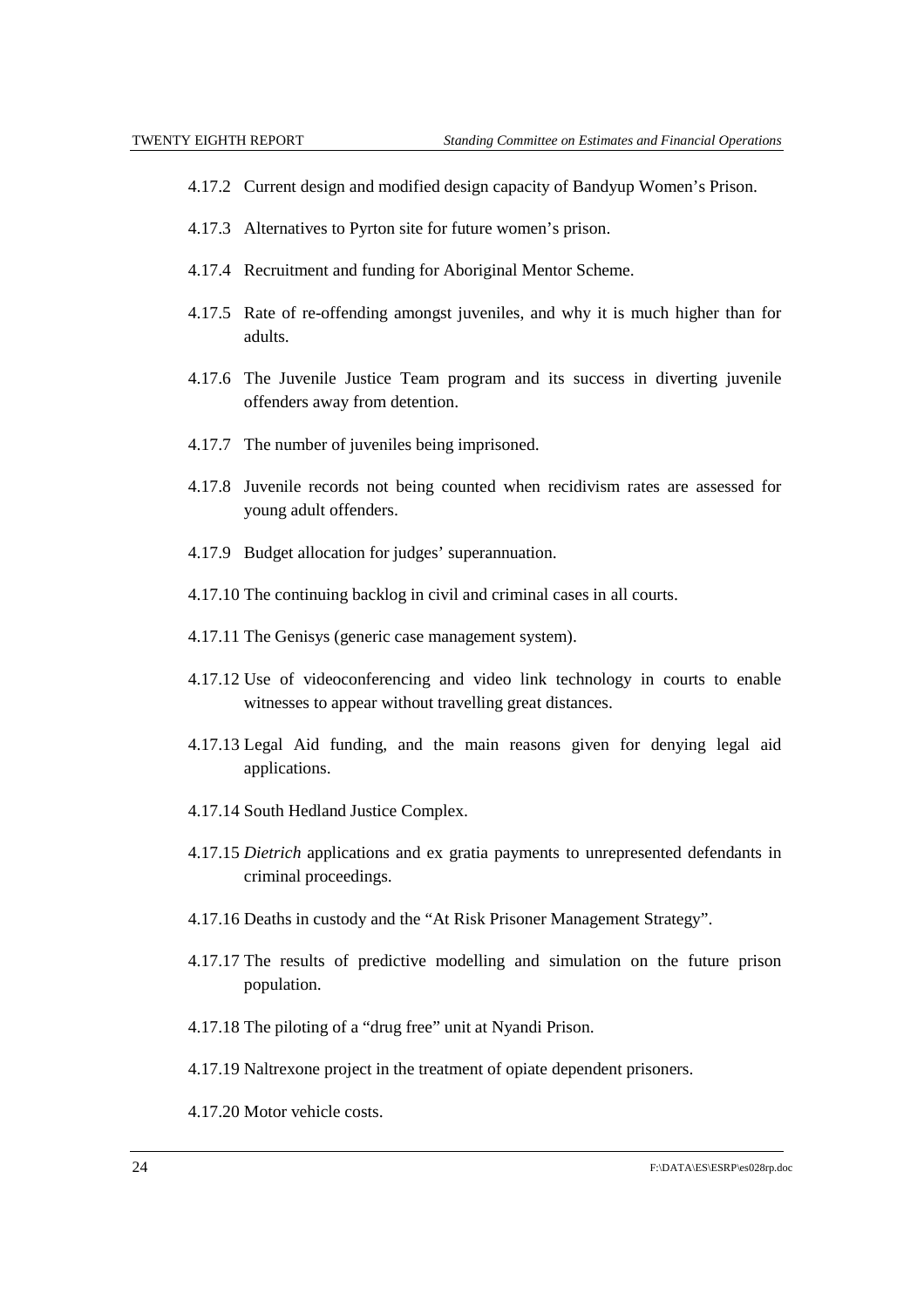- 4.17.21 Matrix motor vehicle fleet leasing arrangement.
- 4.17.22 Court security and custodial services contract with Corrections Corporation of Australia Pty Ltd.
- 4.17.23 The number of permanent and casual staff employed by Corrections Corporation of Australia Pty Ltd and a comparison with current FTE levels undertaking the task.
- 4.17.24 Interim inspectorate and the commencement date of the independent Inspector of Custodial Services.
- 4.17.25 Whether future prisons in Broome and the eastern Goldfields will be privately operated.
- 4.17.26 Domestic Violence Court in Joondalup.
- 4.17.27 The Office of the Public Trustee, and its proposed operation on a commercial basis.
- 4.17.28 Expenditure on consultants in preparing a report on grievance procedures.
- 4.17.29 Concerns about the solvency of Corrections Corporation of Australia Pty Ltd following the restructure of Corrections Corporation of America Pty Ltd.
- 4.17.30 Concerns regarding breaches of security by Corrections Corporation of Australia Pty Ltd in its operations at the Metropolitan Women's Correctional Centre in Victoria.
- 4.17.31 Progress in the development of an accurate integrated statistics gathering system by the Ministry of Justice.
- 4.17.32 The number of juveniles imprisoned under mandatory sentencing laws for home burglary.

### **4.18 Anti-Corruption Commission ("ACC") (Division 4 - \$9,959,000)**

- 4.18.1 The number of criminal charges laid by the ACC.
- 4.18.2 The number of briefs forwarded to the Office of the Director of Public Prosecutions ("DPP") in 1999/2000, and the number that were not proceeded with due to a decision of the DPP.

F:\DATA\ES\ESRP\es028rp.doc 25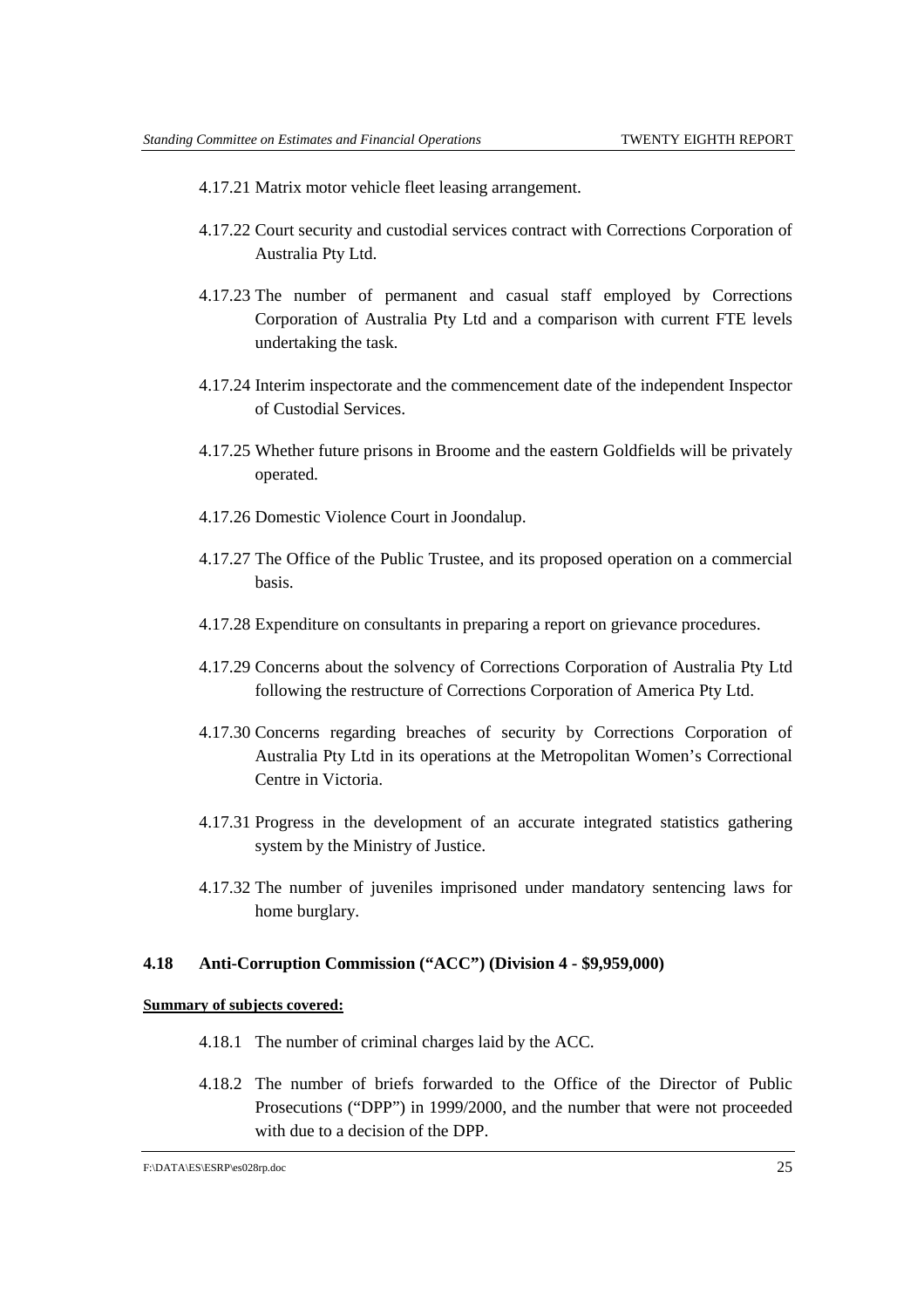- 4.18.3 The number of staff employed by the ACC as investigators.
- 4.18.4 The accumulated backlog of cases.
- 4.18.5 Additional funding needs in the area of education and prevention work with agencies.
- 4.18.6 Explanation of various terms used in output measures relating to quantity.
- 4.18.7 Consideration of the use of independent prosecutors by the ACC.
- 4.18.8 The number, and categorisation according to seriousness, of allegations received by the ACC.
- 4.18.9 Recent and future legislation which will enable improvements in surveillance technology and investigative techniques.
- 4.18.10 The average cost of investigating a matter.

### **4.19 Office of Public Sector Management (under Premier and Cabinet above)**

### **Summary of subjects covered:**

- 4.19.1 The number and cost of corporate credit cards in the public sector.
- 4.19.2 Policy on the allocation of motor vehicles in the public sector.
- 4.19.3 Policy on the use of motor vehicles by public sector employees after work hours.
- 4.19.4 Excess motor vehicles in the public sector.
- 4.19.5 Matrix motor vehicle fleet leasing arrangement.
- 4.19.6 Management of re-deployees in the public sector.
- 4.19.7 Public sector traineeship program.
- 4.19.8 Measures taken to address problems caused by an aging public sector workforce.
- 4.19.9 Renewal of short term employment contracts in the public sector.

### 4.19.10 Leadership Enhancement Program for senior executives in the public sector.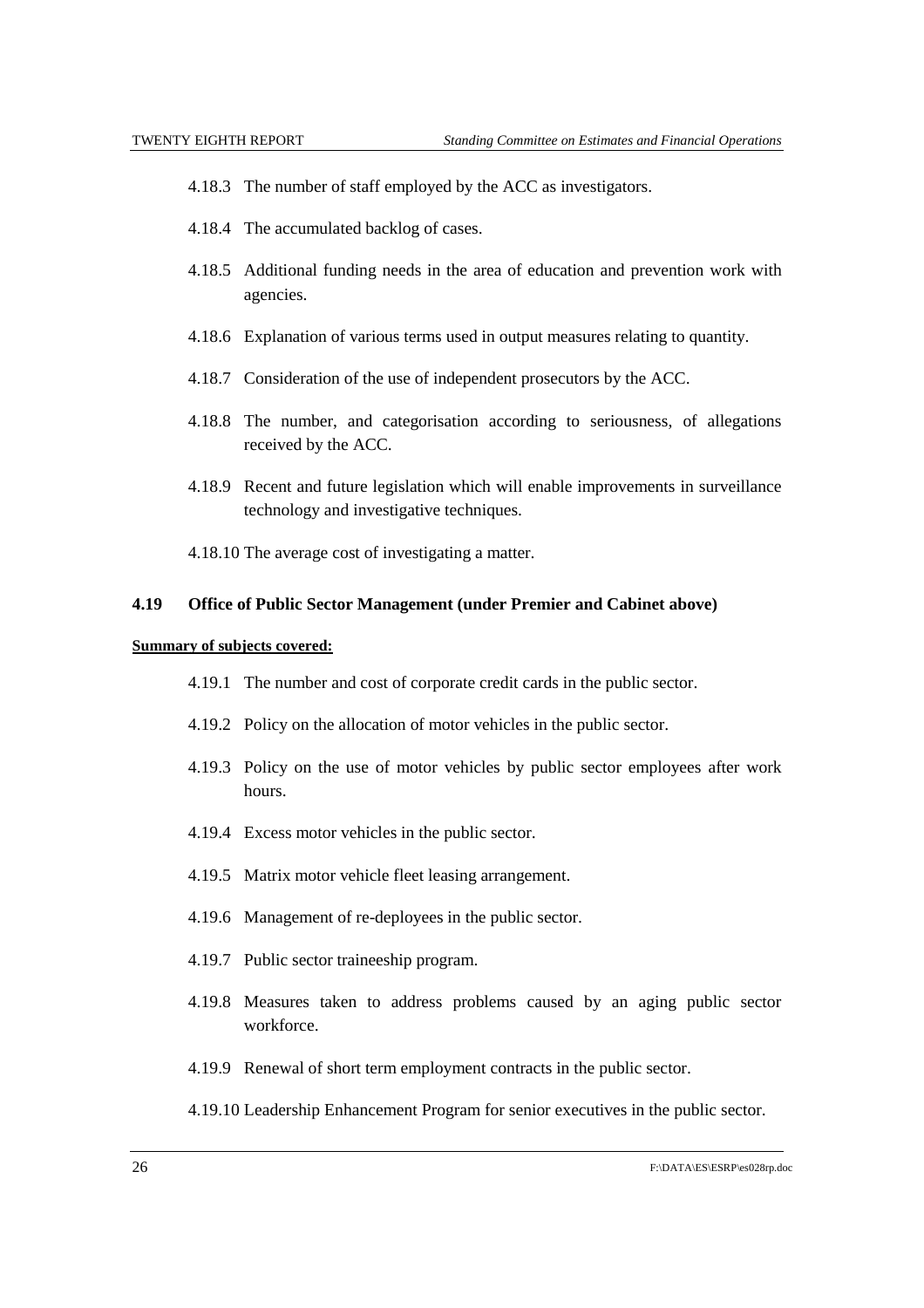- 4.19.11 Cost of leadership and financial management programs for senior officers in the public sector.
- 4.19.12 Monitoring of the number of public sector officers in acting positions.
- 4.19.13 Cost of the Premier's Awards for Excellence in Public Sector Management.
- 4.19.14 Proposals to reduce the number of Government agencies by amalgamation.
- 4.19.15 Measures taken to increase the employment level of Aboriginals in the public sector.
- 4.19.16 Cost of Personal Merit Allowance for CEOs.
- 4.19.17 Procedure for deciding which CEOs receive a Personal Merit Allowance.
- 4.19.18 Metrobus redeployees.
- 4.19.19 Redeployees working in the Graffiti Taskforce.
- 4.19.20 Redeployees of Government trading enterprises.
- 4.19.21 Cost of public sector motor vehicle fleet.
- 4.19.22 Matrix motor vehicle fleet leasing arrangement.

## **4.20 Central Metropolitan College of TAFE ("CMC") (partially under Western Australian Department of Training and Employment above)**

- 4.20.1 CMC's operating loss.
- 4.20.2 Updating of hardware and software used by CMC in information technology courses.
- 4.20.3 Requests for new computer equipment by CMC training staff.
- 4.20.4 Basic adult literacy courses, and the provision of places in such courses for offenders undertaking community sentences.
- 4.20.5 CMC's reduction in workplace injuries.
- 4.20.6 CMC's internal grievance procedure.

F:\DATA\ES\ESRP\es028rp.doc 27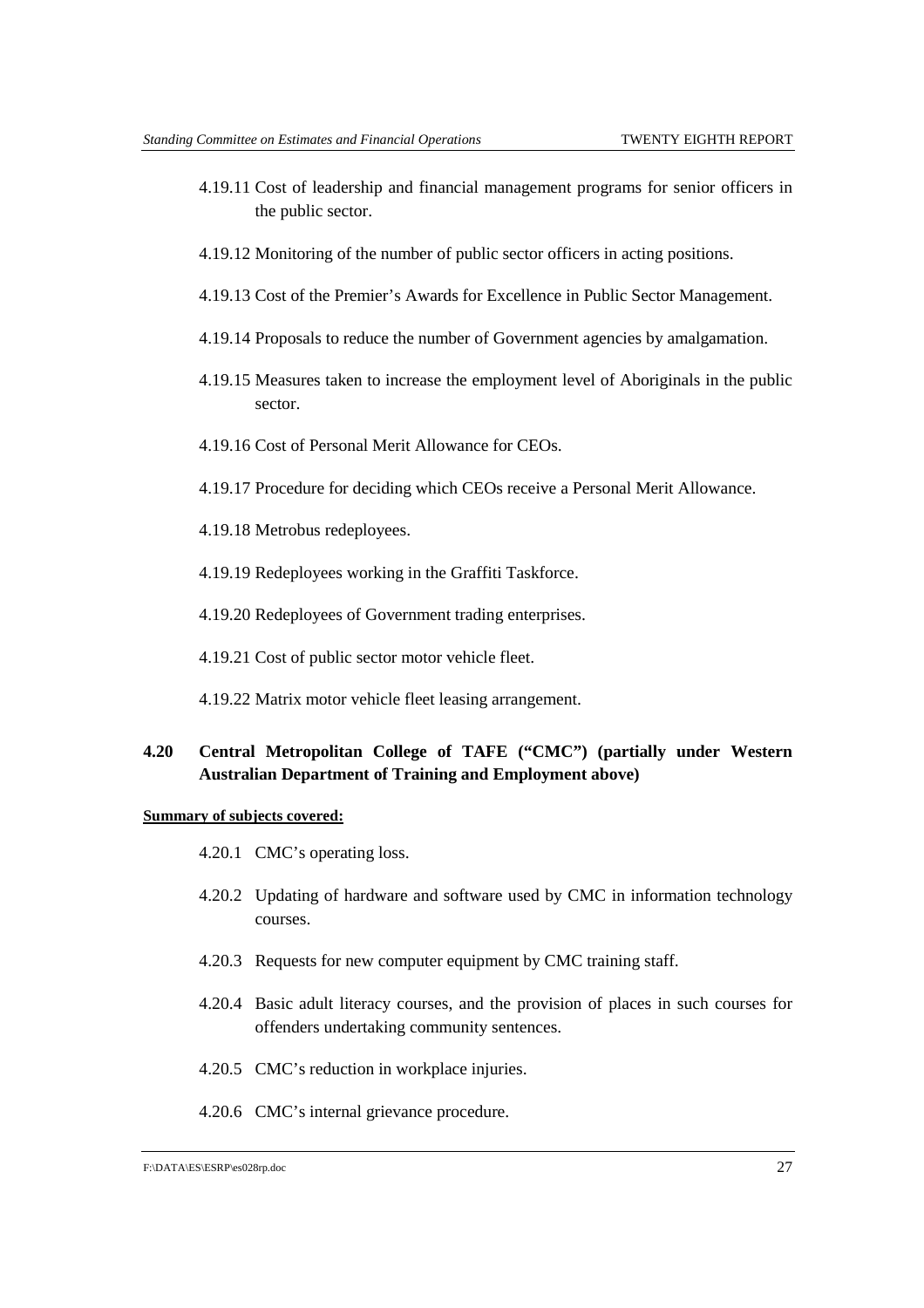- 4.20.7 The Centre for Business Solutions, and the costs associated with the lease of premises at 111 St Georges Terrace.
- 4.20.8 The Western Australian School of Management and Business and its revenue targets.
- 4.20.9 The Oil and Gas Training Centre and the Petroleum Industry Training System Model.
- 4.20.10 The percentage of TAFE students who are school leavers, and the percentage of TAFE students who chose TAFE as their first choice for post-secondary education.
- 4.20.11 Explanation of the "Module Load Output Rate", and the success rates of TAFE students generally.
- 4.20.12 The design of CMC's Annual Report 1998-1999.

### **4.21 Office of the Auditor General ("OAG") (Division 7 - \$7,192,000)**

### **Summary of subjects covered:**

- 4.21.1 Common Use Contracts.
- 4.21.2 General trend of leasing rather than purchasing by the public sector.
- 4.21.3 Relevance of performance indicators for the public sector.
- 4.21.4 Summary of upcoming OAG projects and inquiries.
- 4.21.5 OAG computers in schools inquiry.
- 4.21.6 OAG Internet security inquiry.
- 4.21.7 Workload and staff resources at the OAG.
- 4.21.8 Involvement of Parliament in determining future subjects of inquiry by the OAG.
- 4.21.9 Cost of GST implementation.
- 4.21.10 Cost of reviewing major asset sales such as AlintaGas and Westrail freight.

### 4.21.11 Measures taken to improve occupational health and safety statistics at OAG.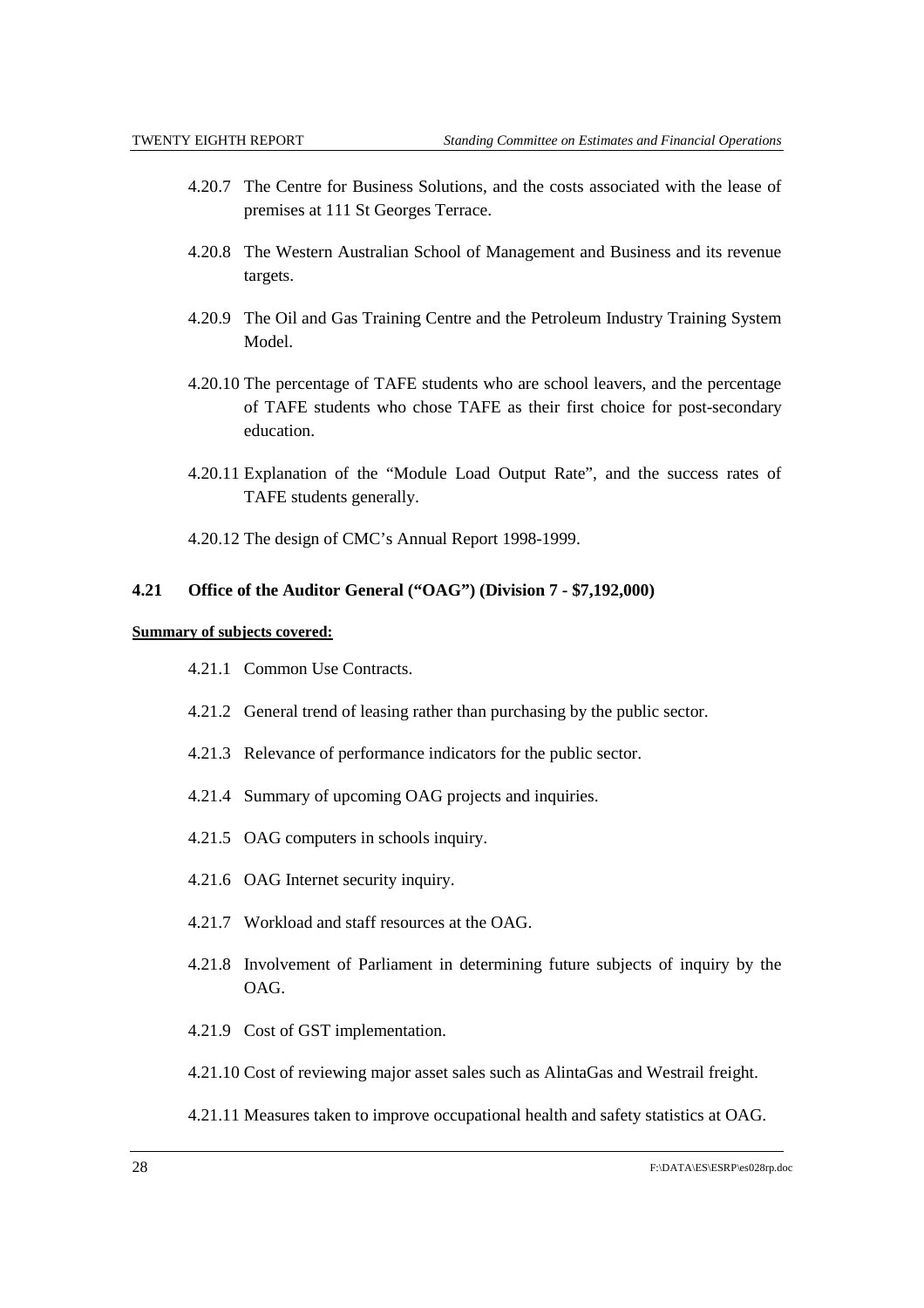- 4.21.12 Pass rates and performance indicators at Western Australian universities.
- 4.21.13 Trends in the use of commercial in-confidence clauses in contracts between public sector agencies and the private sector.

# **HON SIMON O'BRIEN MLC ACTING CHAIRMAN**

**June 21 2000**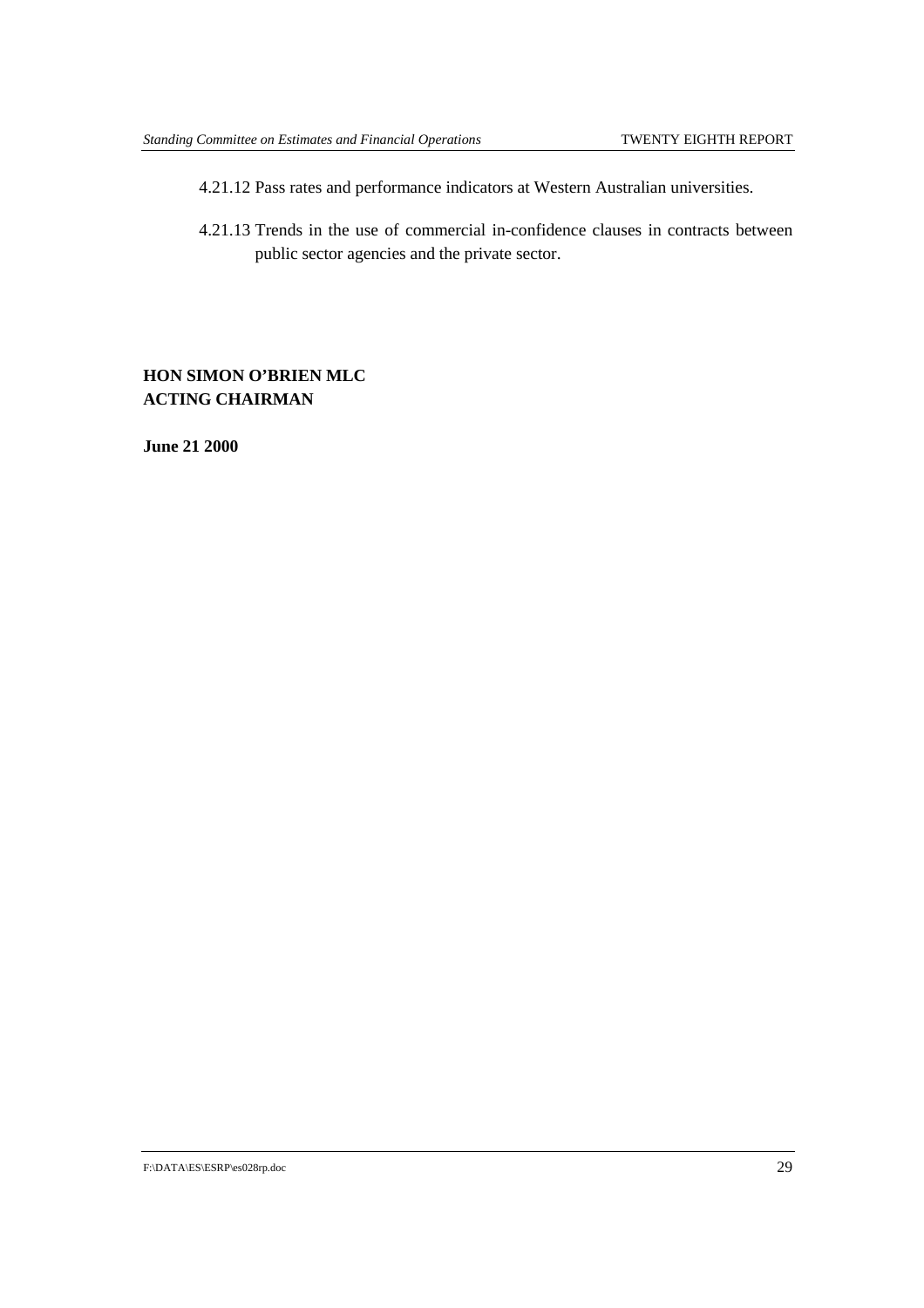# **APPENDIX "A"**

# **Standing Committee on Estimates and Financial Operations**

### **Questionnaire for Government Agencies – 2000 Estimates Hearings**

### *Leave liability*

Circular to Ministers No 5/98 required all agencies to reduce their leave liability by 10 per cent compared to the figure published in the 1998/1999 budget papers by no later than 30 June 1999.

- 1. *(a) Did your Agency meet the 10% reduction target by 30 June 1999? (b) If not, what percentage reduction did your Agency achieve?*
- 2. *What was your Agency's total leave liability debt as at 30 June 1999?*
- 3. *What do you estimate your Agency's total leave liability debt will be as at 30 June 2000?*
- 4. *What long-term strategies has your Agency developed to reduce its leave liability debt?*

## *Contract Staff*

- 5. *How many permanent officers do you have in your Agency?*
- 6. *Since 30 June 1999 how many distinct persons have been employed by your Agency to undertake tasks by way of contracts of less than 12 months' duration?*
- 7. *Since 30 June 1999 how many individual contracts of less than 12 months' duration have been entered into by your Agency (including extensions of existing contracts for further periods of less than twelve months)?*
- 8. *How many persons have ceased employment contracts with your Agency (which were not renewed) since 30 June 1999?*
- 9. *(a) How many persons have commenced employment contracts with your Agency since 30 June 1999? (b) Do you expect a similar staff turnover for the 2000/2001 financial year?*
- 10. *How many officers of your Agency are employed under Workplace Agreements?*

### *Out-sourcing*

F:\DATA\ES\ESRP\es028rp.doc 31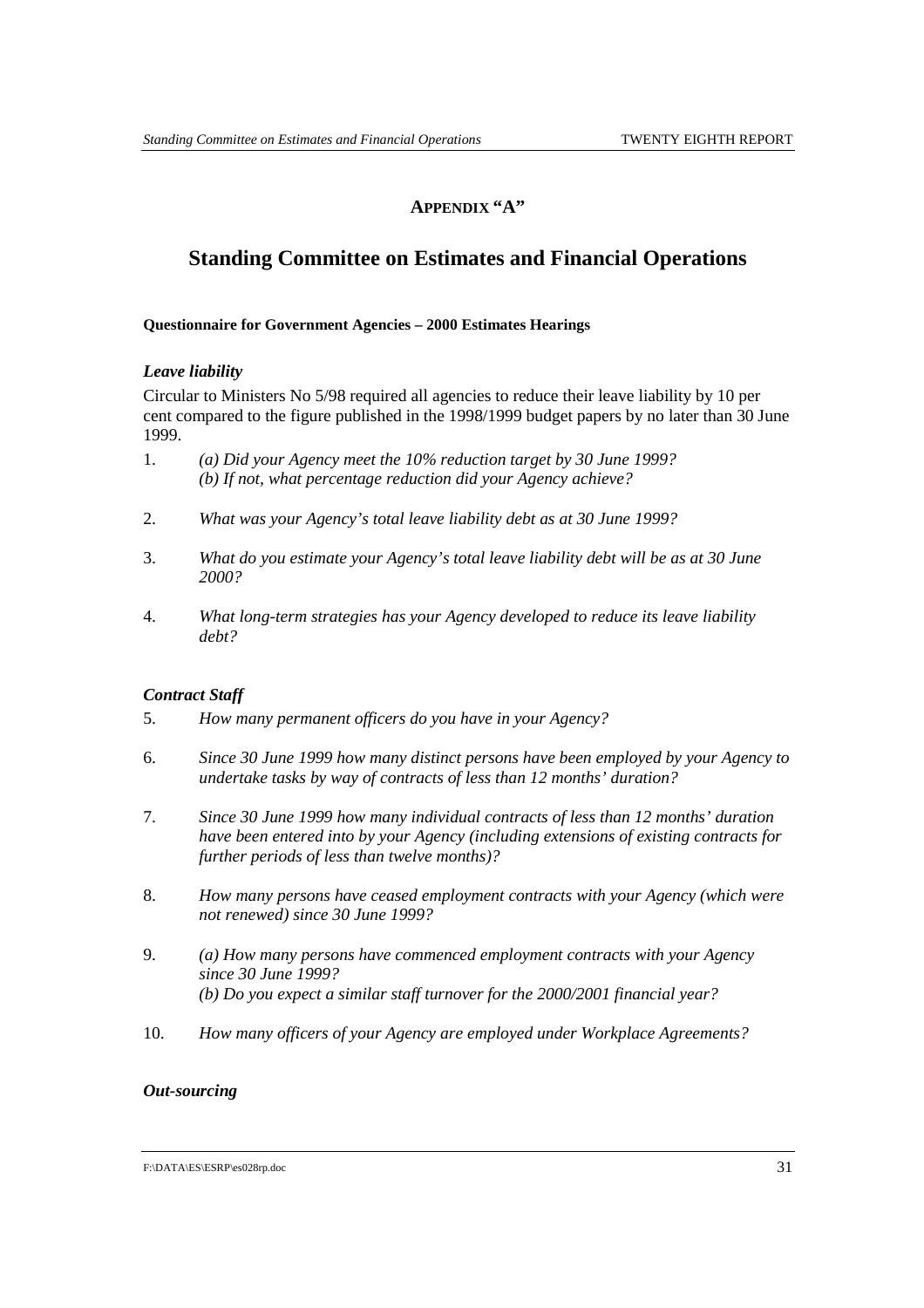- 11. *What functions of your Agency have been out-sourced since 30 June 1999? Please provide details of the costs involved.*
- 12. *What functions does your Agency plan to out-source in the 2000/2001 financial year?*

## *Redeployees*

- 13. *(a) How many officers is your Agency currently seeking to redeploy within the public sector? (b) How many of these officers are registered with the Office of Redeployees, Ministry of Premier and Cabinet?*
- 14. *(a) How many officers of your Agency have been successfully redeployed since 30 June 1999? (b) How many of these officers were redeployed through the Office of Redeployees, Ministry of Premier and Cabinet?*

## *Motor Vehicle Fleet*

- 15. *(a) How many motor vehicles did your Agency operate as at 30 June 1999? (b) What was the total cost to your Agency for motor vehicles for the 1998/1999 financial year?*
- 16. *(a) How many motor vehicles does your Agency currently operate? (b) What is the estimated cost to the Agency for motor vehicles for the 1999/2000 financial year?*

## *GST Implementation*

17. *What is the estimated total cost of GST implementation for your Agency as at 30 June 2000?*

## *Expenditure on Non-Statutory Functions*

- 18. *Which statutory functions of your Agency have experienced increased expenditure (greater than 10%) over the last 2 financial years (1998/1999 - 1999/2000)?*
- 19. *Which statutory functions of your Agency have experienced reduced expenditure (less than 10%) over the last 2 financial years (1998/1999 – 1999/2000)?*
- 20. What are the major items of expenditure of your Agency for the 2000/2001 financial year which are not directly connected with the fulfilment of your Agency's statutory functions?

## *Cost of Answering Parliamentary Questions*

21. *How many parliamentary questions (both houses) have been processed by your Agency since 30 June 1999?*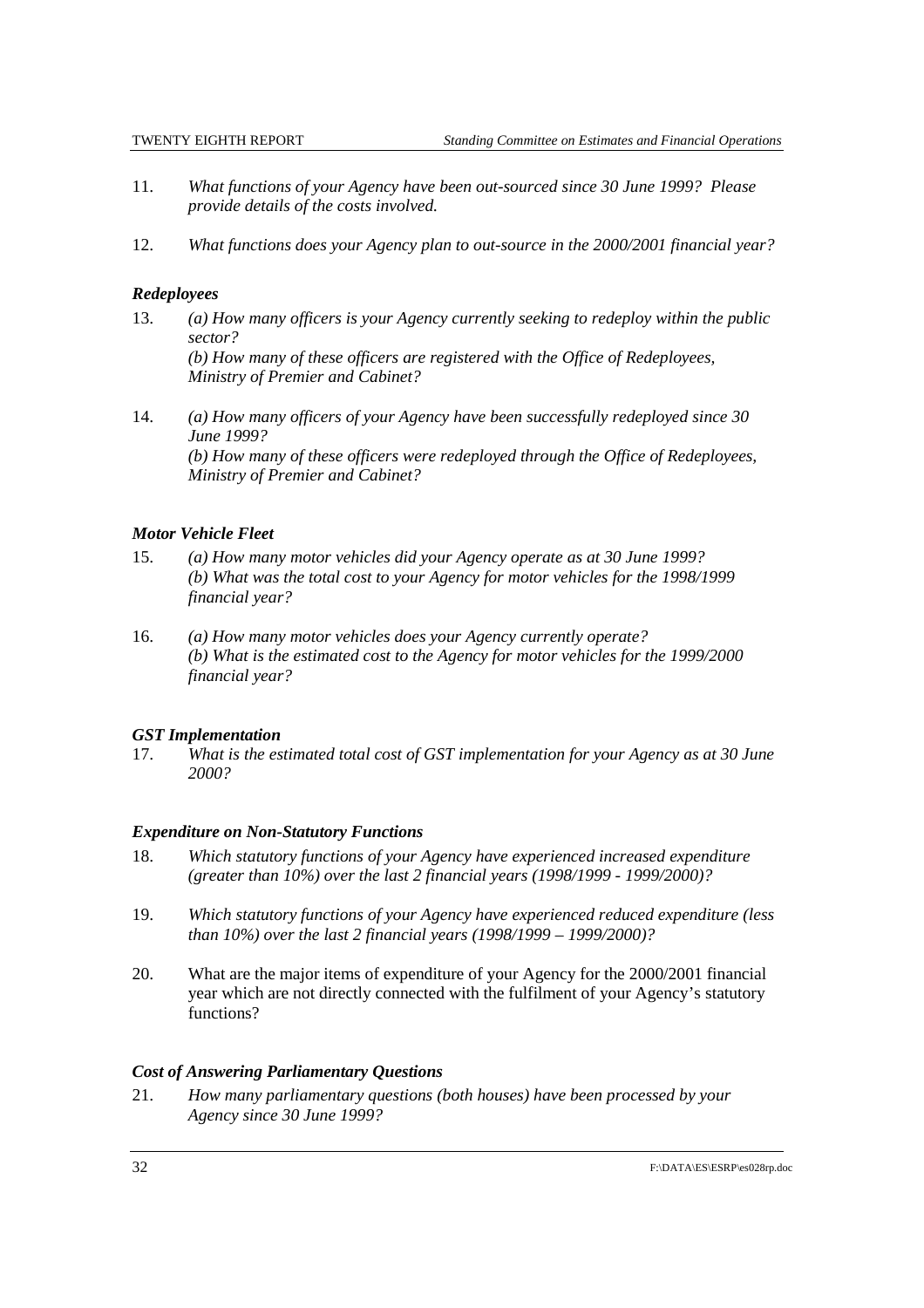22. *Approximately how many hours have been spent by officers of your Agency processing parliamentary questions since 30 June 1999?* \_\_\_\_\_\_\_\_\_\_\_\_\_\_\_\_\_\_\_\_\_\_\_\_\_\_\_\_\_\_\_\_\_\_\_\_\_\_\_\_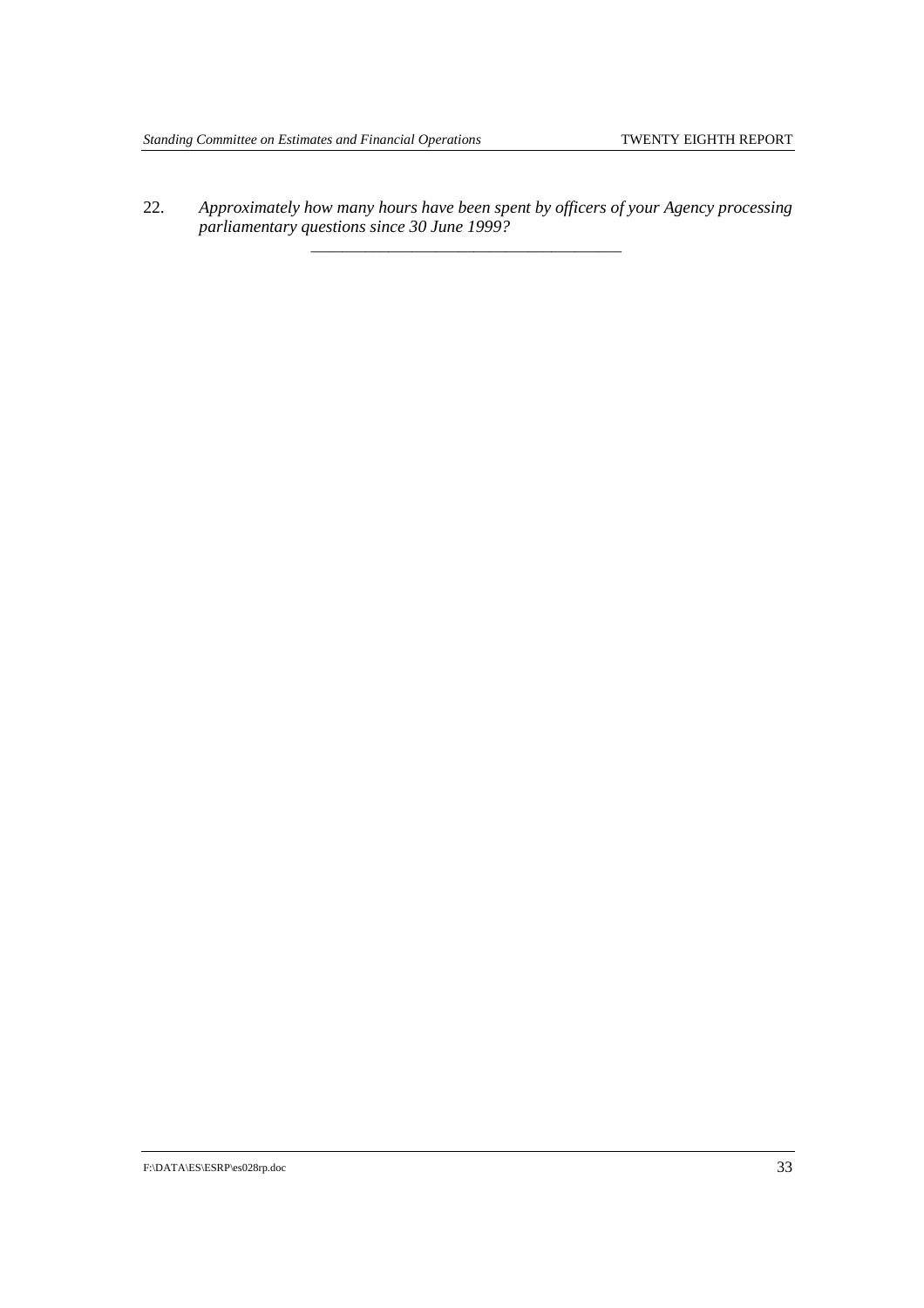### **APPENDIX "B"**

## **List of Government ministries, departments and agencies to whom the generic questionnaire set out in Appendix "A" was sent in May 2000:**

Aboriginal Affairs Department Agriculture Western Australia Office of the Auditor General Department of Commerce and Trade Department of Conservation and Land Management Contract and Management Services Education Department Department of Environmental Protection Ministry of Fair Trading Fire and Emergency Services Authority Fisheries Western Australia Health Department Ministry of Housing Department of Land Administration Main Roads Western Australia Department of Minerals and Energy Police Service Ministry of Premier and Cabinet Department of Training and Employment Department of Transport Treasury Department Water and Rivers Commission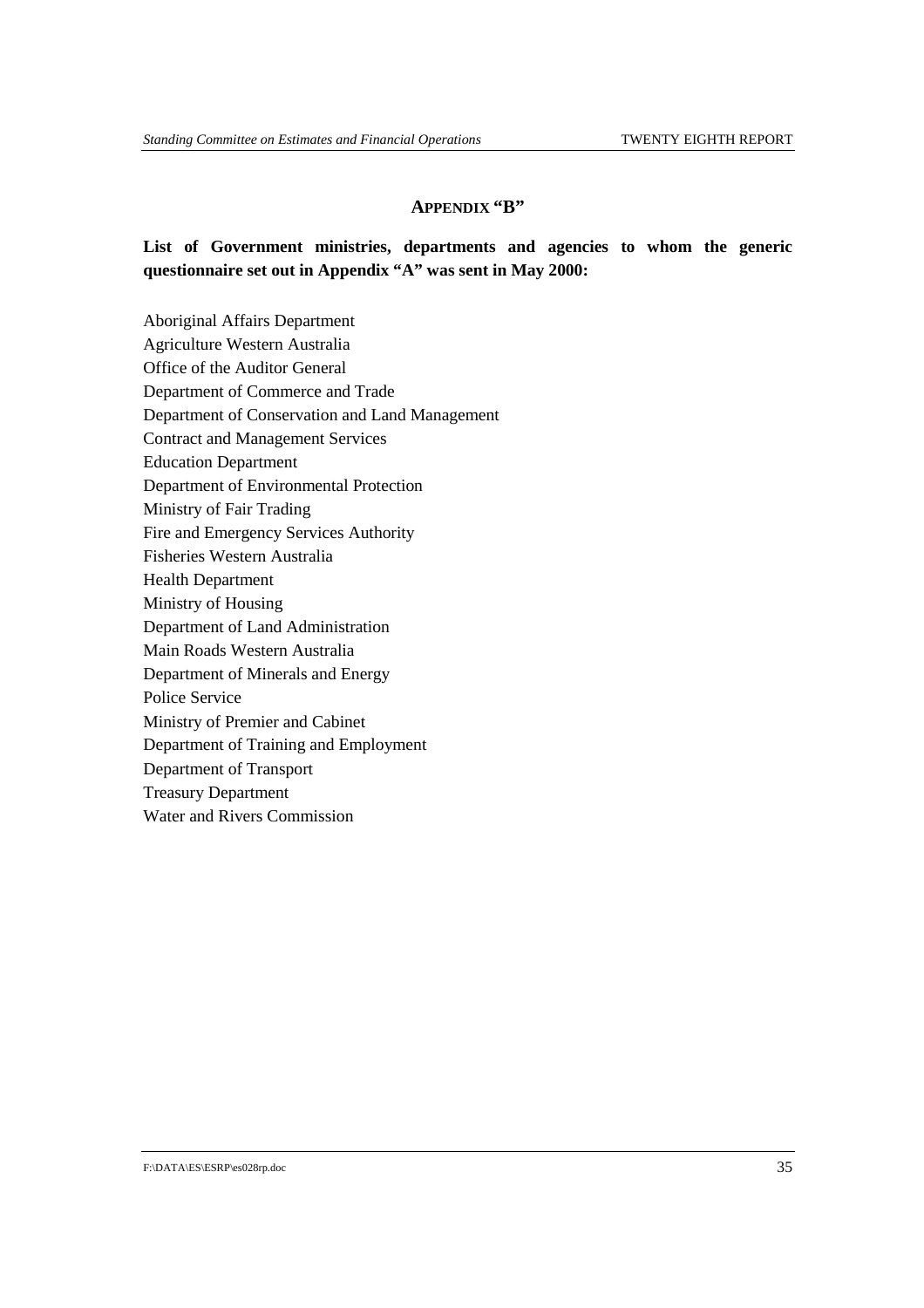### **APPENDIX "C"**

# **LEGISLATIVE COUNCIL STANDING COMMITTEE ON ESTIMATES AND FINANCIAL OPERATIONS**

### **2000/2001 ESTIMATES HEARINGS PROCEDURE POLICY**

### **1. Circulation of invitations and procedural guidelines prior to the hearings**

The Committee will issue invitations and procedural guidelines as follows:

### **(a) Agency representatives**

The Chief Executive Officer (CEO) and the responsible Minister for each agency included in the review will be issued invitations to attend the relevant hearing approximately one month in advance of the hearing date. Where however, conditions dictate otherwise, a shorter time frame may be necessary. Should this occur, the Committee will endeavour to advise the CEO and Minister at the earliest possible opportunity.

### **(b) Members of the Legislative Council**

Members of the Legislative Council will be issued invitations to attend the hearings approximately one month in advance of the date of the hearing. Where however, conditions dictate otherwise, a shorter time frame may be necessary. Should this occur, the Committee will endeavour to advise the Members at the earliest possible opportunity.

Once the Committee has determined which agencies will appear before it, Members of the Legislative Council will be informed of the agencies to be reviewed.

### **2 Witness Information Sheet**

Ministerial advisors appearing before the hearings will be requested to complete a 'Witness Information Sheet' (copy attached at appendix A). All the information sought is necessary to allow Hansard to meet various requirements involved in producing a final and correct document.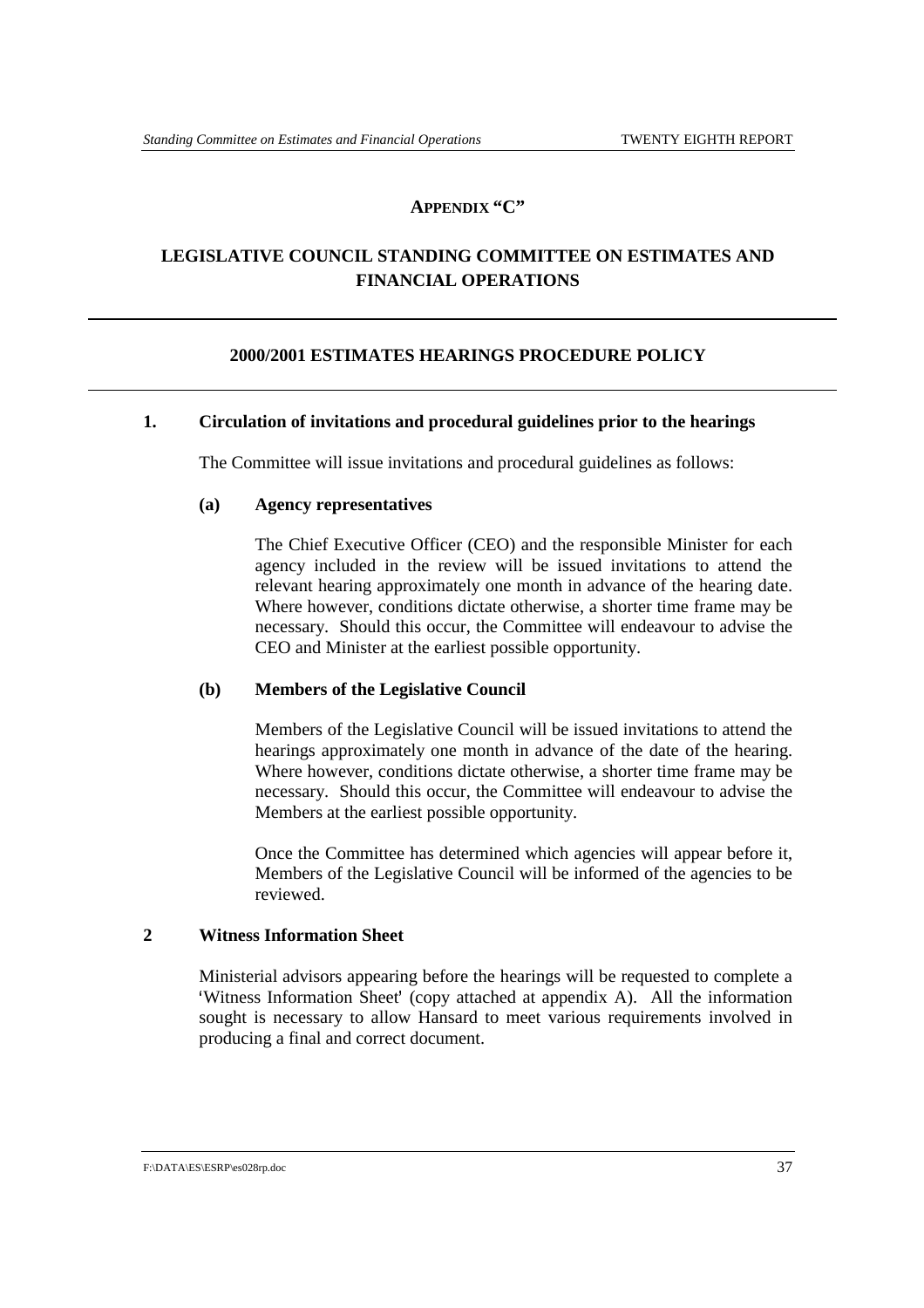### **3. Order of questions**

Although the Chairman must give priority to Committee members to ask questions, every endeavour will be made to facilitate the asking of questions by other members (subject to time constraints).

Calling of questions is at the Chairman's discretion.

Questions must relate to the budget estimates 2000/2001 or to the content of the departments/agencies annual report for the current financial year. The Chairman has the discretion to call a question out of order.

Questions will only be permitted during the time allocated for the hearing.

At the Chairman's discretion, questions outstanding at the close of the hearing may be directed to the department or agency in question in writing through the Committee. Outstanding questions should be handed to the Committee Clerk (CC) at the close of each hearing for forwarding to the agency via the responsible Minister. Response to the question should be forwarded to the CC within five working days of receipt of the question.

The Procedure for handing up questions on notice: &

- questions must be legible (**preferably typed and on 3.5" floppy disk**), and clearly identify:
	- 1. the author of the question; and
	- 2. the intended recipient (agency/department/individual)
- comply in all other respects with these guidelines.

### **4. Procedure for asking questions**

During the hearings, questions should be directed through, and be acknowledged by, the Chairman appointed for the particular hearing.

## **5. Type of questions permitted**

Questions can be in regard to any matter relating to the financial administration of the State and should not:

- be hypothetical; or  $\ddot{\phantom{0}}$
- be questions regarding Government policy, unless directed towards the Minister (SO331).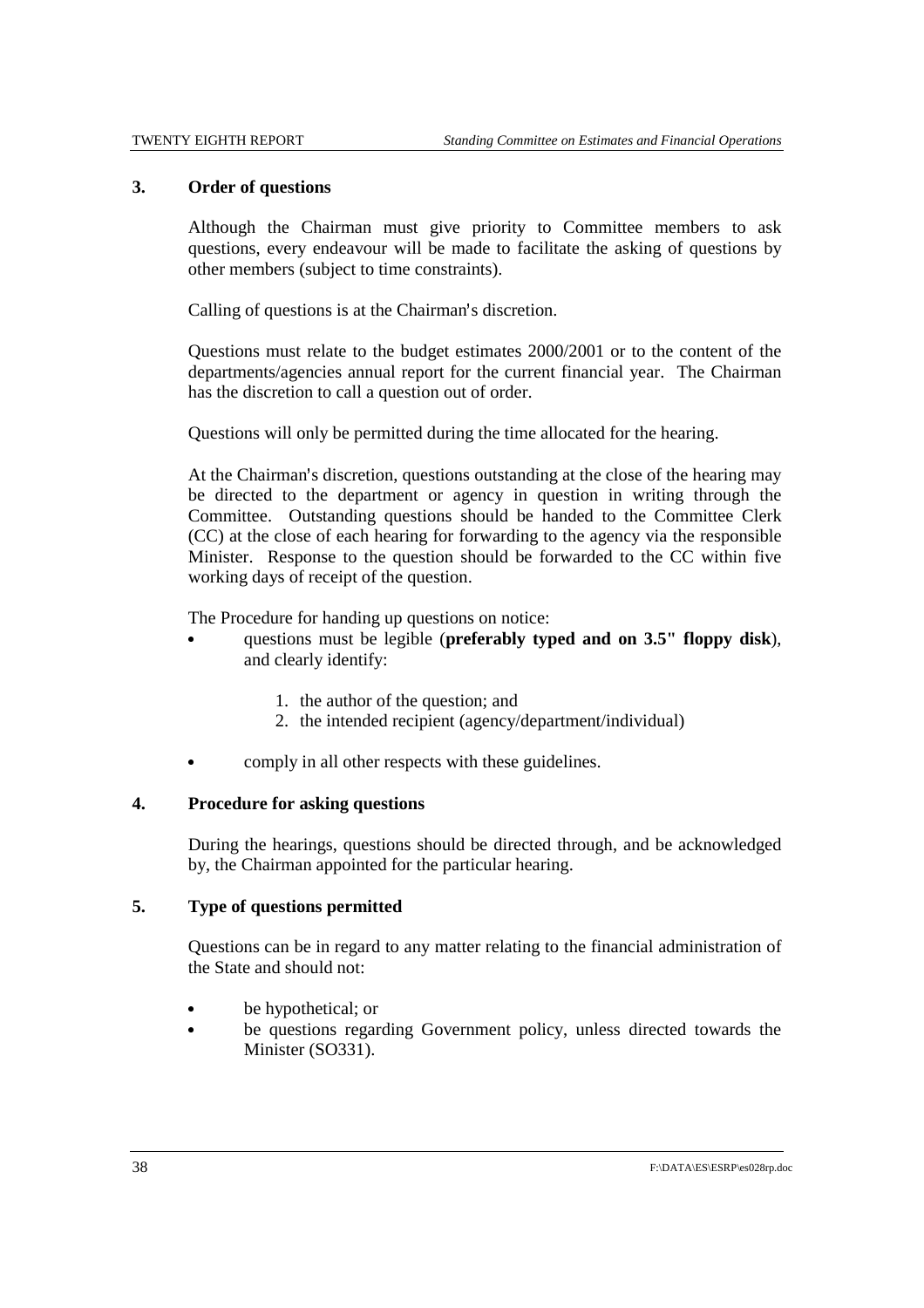### **6. Questions taken on notice**

Questions that are asked during the hearing and that agency or departmental representatives are unable to answer during the hearing will be taken on notice.

Following the hearing, the CC will forward a copy of the question as it appears in the uncorrected Hansard to the office of the Minister responsible for the relevant agency. The responsible Minister must then on-forward such question to the relevant agency CEO.

Agencies responding to questions on notice should do so through their responsible Minister.

Agencies are asked to respond to questions on notice in the manner outlined in Appendix B.

The Agencies response to the questions on notice, and other supplementary information, should be provided in **both** hard copy and disc form, preferably WordPerfect 6.1. Any queries in this regard should be directed to the Hansard Sub-Editor, Mr Morey Grafton, by telephone on 9222 7266 or facsimile on 9222 7813.

Responses should be received by the CC within five working days of the CC's initial forwarding date of questions to the responsible Minister.

In limited circumstances where there are exceptional grounds, the Committee in its discretion may grant a short extension of time to respond. The responsible Minister must immediately advise the Committee if a delay is anticipated and the reason for the delay. The Committee in its discretion will advise a new response date.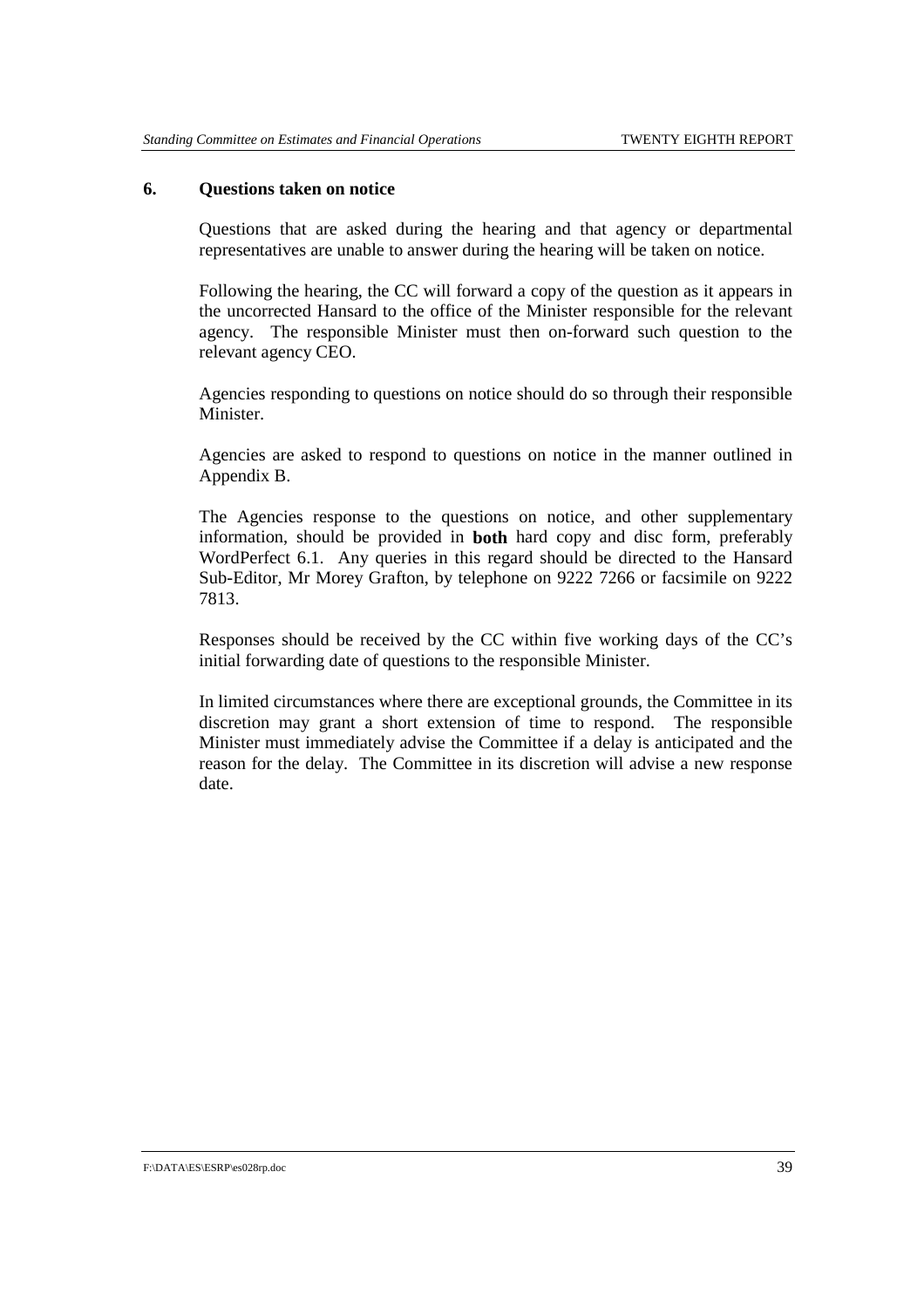## **APPENDIX A**

### **Committee Hearings Information for Witnesses**

*Important: Please read the following notes before giving evidence.*

| <b>Full Name:</b> (Title)         | (First Name) | (Last Name) |  |  |  |
|-----------------------------------|--------------|-------------|--|--|--|
| <b>Title of Position Held:</b>    |              |             |  |  |  |
| <b>Business Name and Address:</b> |              |             |  |  |  |
| <b>Telephone:</b>                 |              | Fax:        |  |  |  |
| Signature:                        |              | Date:       |  |  |  |

#### **Introduction**

1. A committee hearing is a proceeding in Parliament. As such, you must not deliberately mislead the committee and you must respect the members of the committee and the committee s orders and procedures. If you do not comply with these requirements, you may be subject to legal penalties.

#### **What happens at a hearing?**

- 2. Committees are made up of members of Parliament. Usually there are 3 5 members of a committee.
- 3. You will be escorted to the committee s meeting room by one of the committee s staff. After you are seated, the chairperson of the committee will ask you:
	- 1. to state your full name, address and the capacity in which you appear before the committee; and
	- 2. if you have read and understood these notes.
- 4. The chairperson may invite you to make an opening statement to the committee.
- 5. The chairperson will then ask you a series of questions, following which other members of the committee may ask you more questions. If other members of the Legislative Council are present, they may also ask you questions. With limited exceptions (discussed below) you must answer questions you are asked.
- 6. The chairperson may invite you to make any additional comments you consider necessary.

#### **Parliamentary privilege**

7. Parliamentary privilege provides protection for what is said in Parliamentary proceedings, so that what is said in such proceedings may not be the basis of a suit in defamation. However, it is only the authorised Hansard report, or that of an accredited media reporter, which is protected when what is said in the proceeding is related outside the confines of Parliament. Similarly, Parliamentary privilege means that what you have said to a committee cannot be used against you in a subsequent related proceeding in a court or tribunal. The purpose of Parliamentary privilege is to enable parliamentarians and witnesses to speak candidly without fear of legal repercussions.

#### **Your entitlements**

- 8. In giving your evidence you are entitled to:
	- (a) access to relevant documents;
	- (b) raise any matter of concern to you relating to evidence to be given or documents produced;

F:\DATA\ES\ESRP\es028rp.doc 41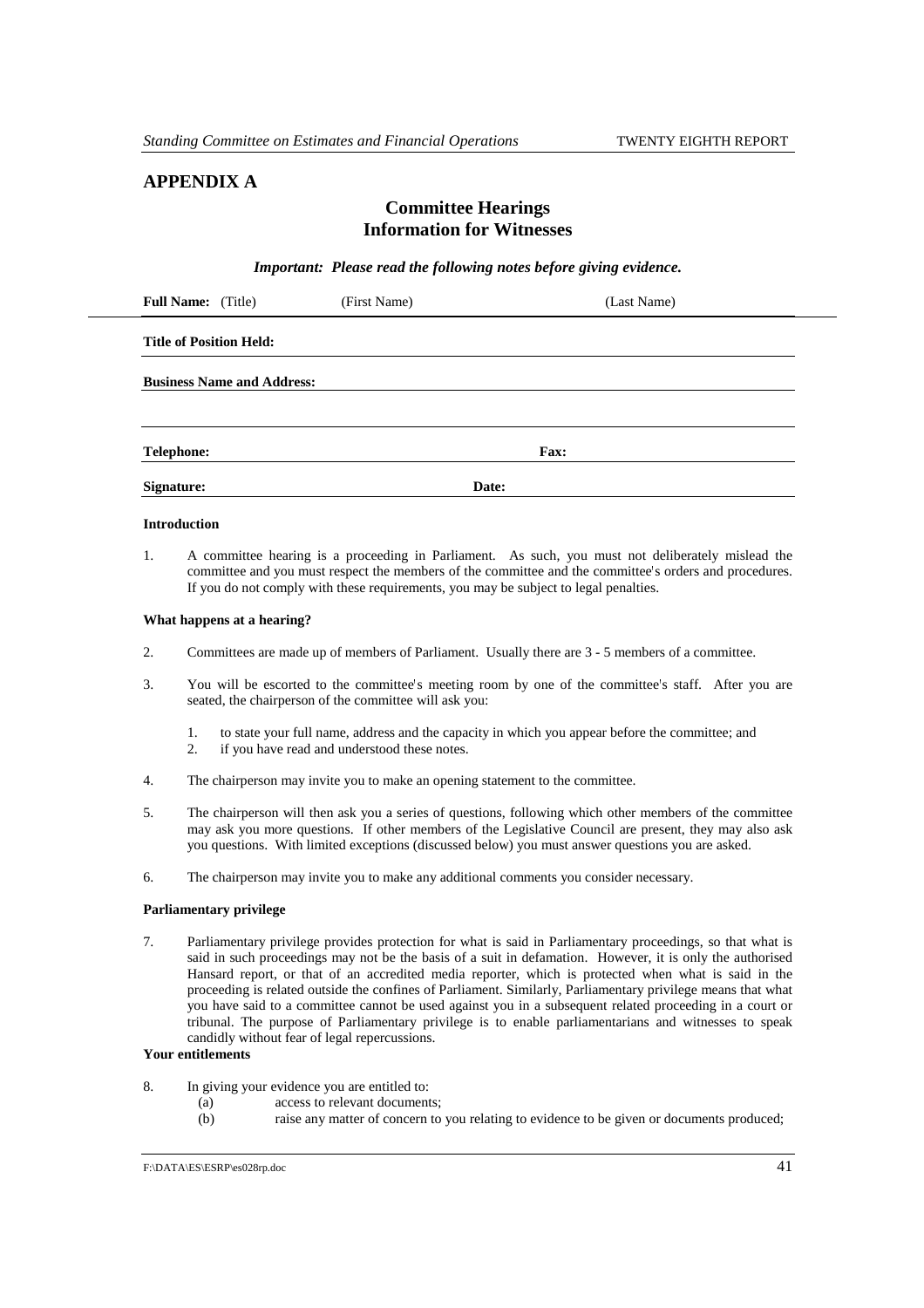- (c) benefit of counsel<sup>1</sup>;
- (d) apply for all or part of your evidence to be given in private session and for an order restricting publication of, or access to, that evidence;
- (e) decline to answer a question or produce a document on the grounds that the question is unlawful or outside the scope of the matters in issue or under inquiry;
- (f) be informed before your evidence is given that if part of it might incriminate you or another person, that fact should be made known to the committee before that part is actually given;
- (g) know of and, if desired, rebut any allegations made against you whether or not those allegations amount to criminal conduct or dealing;
- (h) a reasonable opportunity to correct errors in a transcript of evidence; and
- (I) provide supplementary or new evidence.

#### **Is your evidence public or private?**

- 9. Most hearings of standing committees are public. In other words, members of the public and the media may attend the hearings and the proceedings may be reported. In contrast, most hearings of select committees are private, which means that members of the public and the media may not attend them. If you are uncertain as to whether your hearing is private or public, ask the committee s staff before the hearing or the Chairman of the committee before you start giving evidence.
- 10. Note that, even if your evidence is given to a committee in private session, or your evidence is subject to an order restricting publication of it or access to it, the committee can still report your evidence to the Legislative Council if it considers it necessary to do so. This means that even your private evidence may become public.

#### **If you are a public servant**

11. Public servants appearing before a committee in that capacity are entitled to refuse to answer questions on matters of policy. The committee must direct all such questions to the responsible Minister.

#### **You must not disclose evidence given in private session**

- 12. You must not publish or disclose any evidence given to a committee in private session unless that evidence has been reported to the Legislative Council in a public document. Premature publication or disclosure may:
	- 1. constitute a contempt of the Legislative Council; and
	- 2. mean that the publication or disclosure of the relevant material is not subject to parliamentary privilege.

#### **Transcript of your evidence**

13. A transcript of your evidence will be made and sent to you for correction of typographical and transcription errors. You should not discuss your evidence until the Hansard report is finalised. Please see the letter which will accompany the uncorrected transcript in this regard.

#### **Threats or intimidation**

14. If you have been threatened or intimidated by any person in respect of giving your evidence to the committee, you should immediately inform the committee or one of its staff.

<sup>&</sup>lt;sup>1</sup> This means that you are entitled to have counsel (a legal or other adviser) present with you to advise you. It does not mean that you are entitled to be represented by counsel who responds to the committee on your behalf.